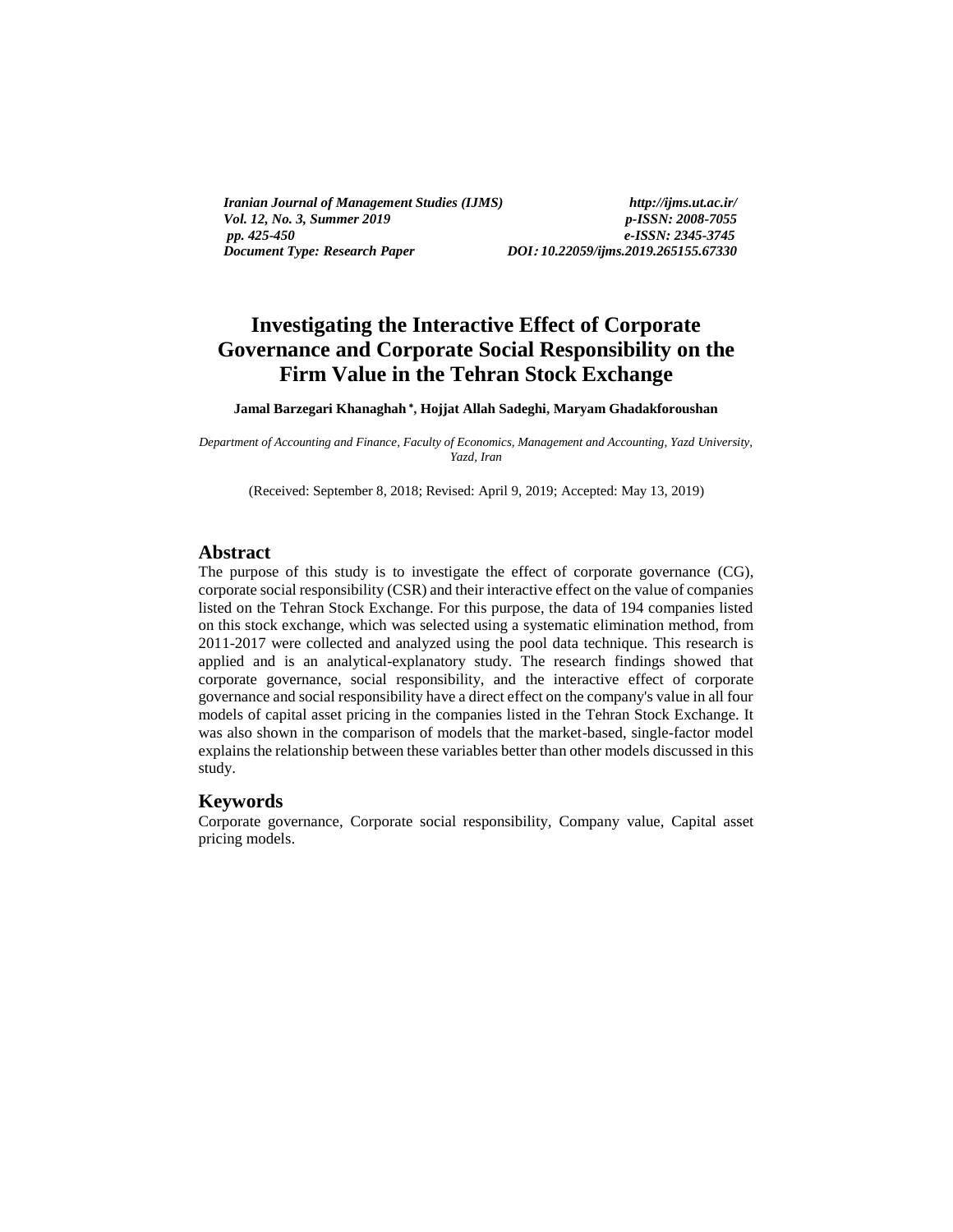# **Introduction**

The competitive world and efforts to increase the value of the company have led organizations to use different research groups to find the necessary factors for the company's value. On the other hand, determining the value of a company and identifying its effective factors in the capital market has always been a challenging issue for investors and financial market analysts. They always sought to identify the factors affecting the company's value, so that they can control the value of the company in real terms (Valipour, Rostami, & Shabani, 2010).

As Eslami Bidgoli stated in his research in 2009, financial scholars have developed a variety of models for valuing companies over the years. These models can be expected to be very simple, elaborate or very sophisticated. Therefore, there is no comprehensive theory for corporate valuation, and new factors constantly emerge that affect the value of the company. Some valuation models that are currently used to determine the value of companies include Gordon Growth Model, two-step dividend yields, discounting free cash flows payable to stockholders, adjusted current value, price / income ratio and remaining earnings, etc. The capital asset pricing models can also be used to determine the value of the company. These factors are the obvious factors that influence the value of the company, but there are also a number of other factors that invisibly affect the value of a company. Jorion et al. (2009) claimed that the information included in the financial statements loses its value in the passage of time and no longer relates to the items in the account. They believe that other criteria are more important than financial criteria in affecting the judgment of investors and thus the value of the company. The effects of the company's stakeholder engagement on the company can be emphasized by these factors.

The company's stakeholders include any individual or group that benefit from the existence and activities of a company. Nowadays, the stakeholder circle has become pervasive in corporate and big organizations. Stakeholders include the government, society, people, stockholders, employees, providers, etc. Therefore, it can be stated that the value of the company is influenced by the level of interest of the company's stakeholders. The interests of each stakeholder are provided in a variety of ways, and the company tries to optimize these benefits if it aims at survival and excellence in the competition. One of the ways to secure the interests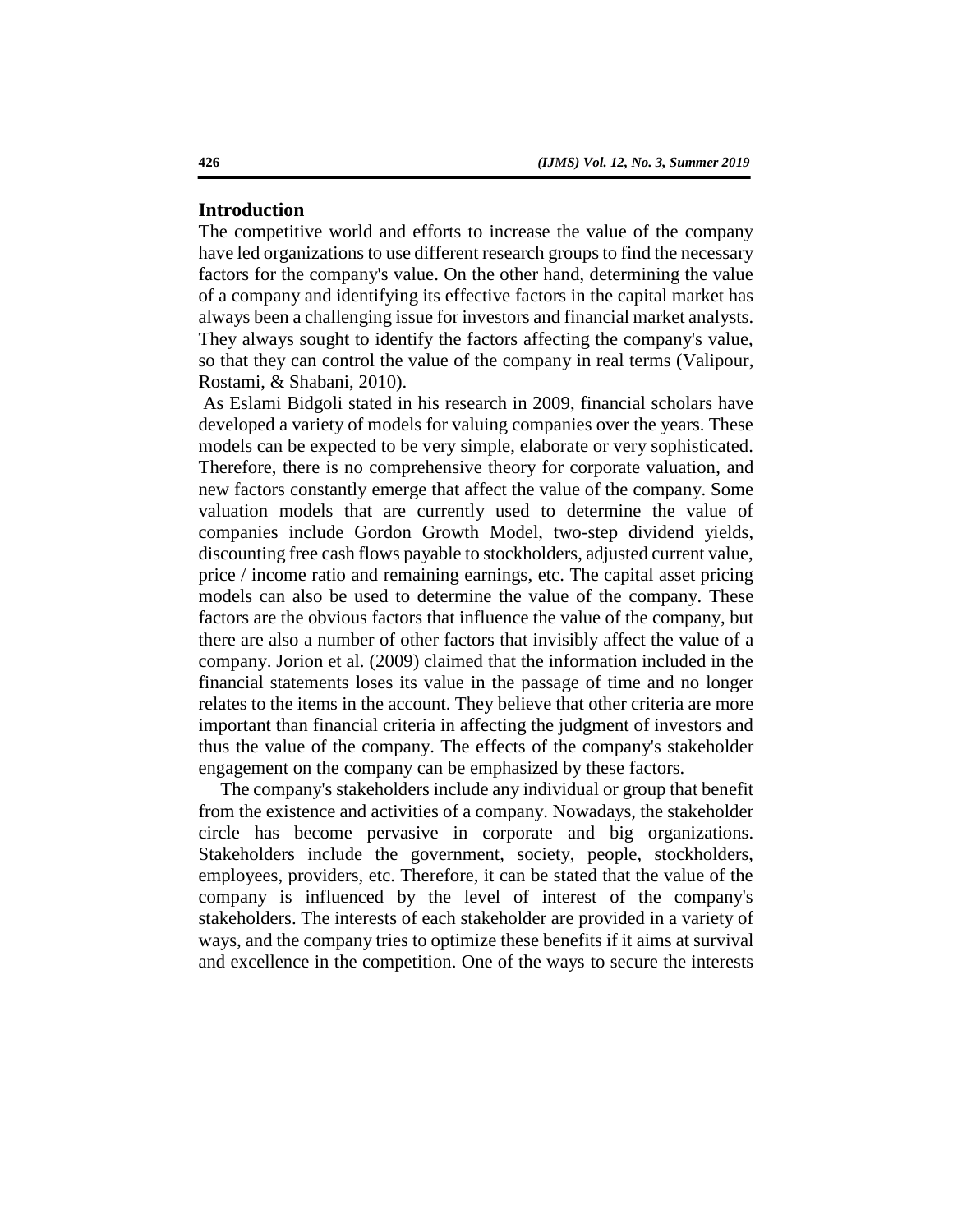of the two main groups of stakeholders, i.e. the stockholder and the community, is the implementation of corporate governance and the fulfillment of social responsibility that can be achieved through their satisfaction. Corporate governance includes a set of relationships between shareholders, managers, auditors, and other stakeholders, and involves establishing a control system to observe shareholder rights and enforcing the approval of the forum and preventing potential misuse (Khodadadi  $\&$ Taker, 2012). Corporate Social Responsibility also means submitting a report on the company's environmental and social information that discloses information about the product, consumer interests, employee benefits, social activities, and environmental impacts. This disclosure is part of the organization's responsibility towards its stakeholders and its response to their expectations (Aziz Islam, 2009). The purpose of this paper is to discuss the simultaneous impact of corporate governance and corporate social responsibility on corporate value. In this regard, following the presentation of the theoretical foundations and literature in this field, data collection and analysis will be reviewed and, finally, conclusions will be discussed.

## **Theoretical Foundations and Literature Review**

Today, enterprises operate in a highly variable and competitive environment, and a quick and correct response to very volatile market conditions can play a significant role in corporate positions. With the development of monetary and financial markets and, consequently, the domination of a viable situation, many companies are bankrupt (a sharp decline in the value of the company) and out of competition. This has raised concerns for the owners of capital, and in order to prevent their core capital from being refined, they are seeking ways to anticipate the monetary crisis of companies and changes in the value of the company (Pourheidari and Koupaei, 2010).

# **Corporate governance**

It can be argued that the interests of the stockholders of the company are provided through the proper implementation of corporate governance of the company. Corporate Governance is a collection of rules and procedures that defines the relationship between stakeholders, management, and board members, and affects the way a company operates. Corporate governance,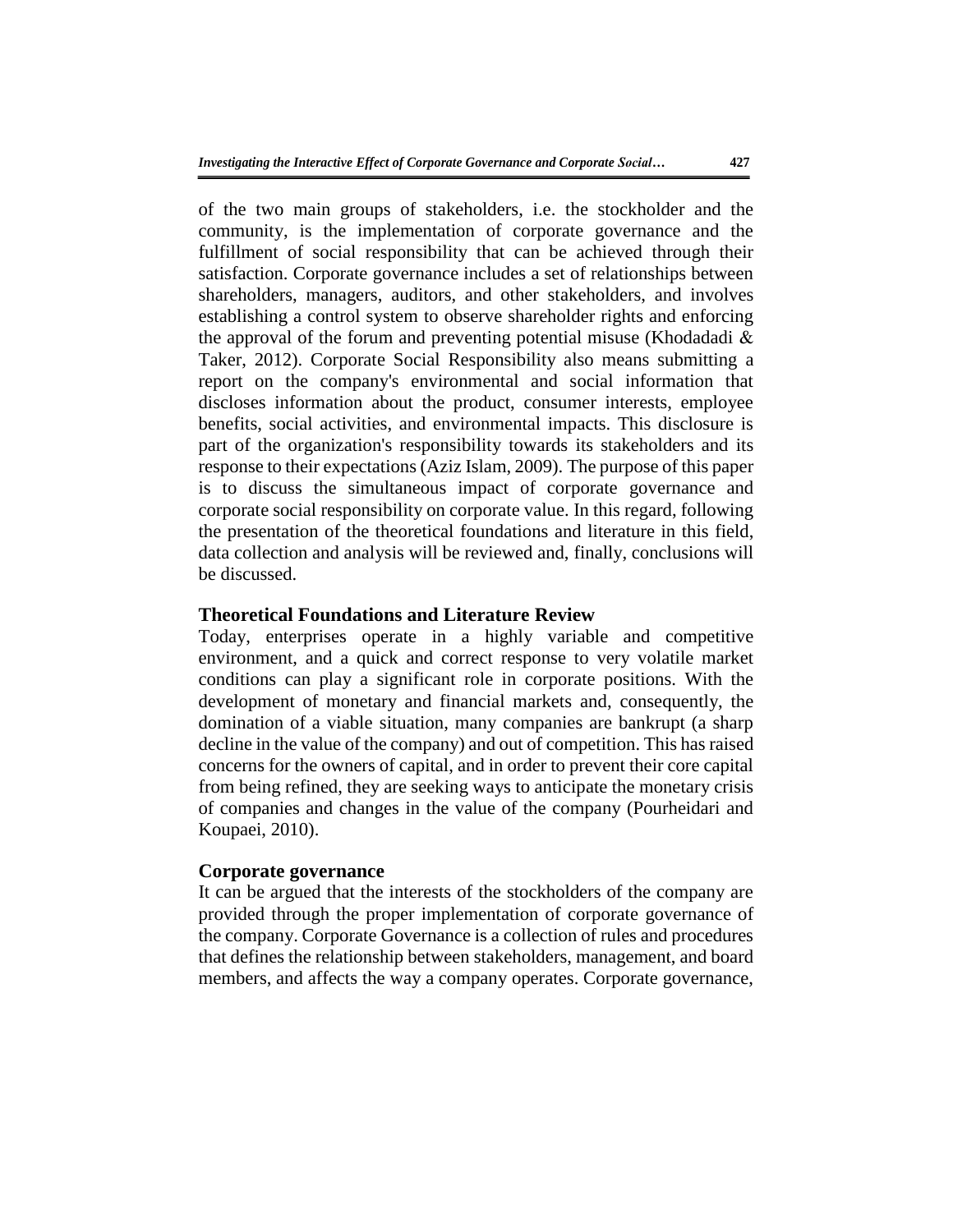which regards guidance, oversight and control of decision making and implementation, has a valuable role for all stakeholders. This constructive role is achieved in the three sides of the triangle of company, stakeholders and society only by establishing equilibrium leverage between internal and external organizational performance (Hasas Yeganeh & Baghomian, 2005). The importance of corporate governance in the world is so high that the Standard & Poor's Financial Services Company has introduced criteria for the ownership structure, financial interpersonal relationships, board structure and performance, accountability, transparency and disclosure of information for corporate governance (Asaadi, 2016).

Shleifer and Vishny (1997) argued that effective corporate governance was created through an innovative legal framework and an active capital market or through focused ownership. This analysis was expanded by Pystvr and others (2000), with more emphasis on the effectiveness and impact of legal institutions and external financing on transition economies. Effective corporate governance is a fundamental factor in the process of restructuring the economies in transition. This system improves the performance of companies by adapting and adjusting the conflict of interest and reducing opportunistic and fraudulent behaviors, improves the quality of existing information to participants in the capital market and facilitates access to foreign capital. With the implementation of corporate governance, fair and fairly, corporate governance can also increase the value of a company. All transition economies have made significant progress in developing the corporate governance framework and have voluntarily or compulsorily adapted to the principles of the Organization for Economic Development (Hosseini & Haghighat, 2016).

Tamizi (2017) argued that the value of the company (Q Tobin) has a significant effect on the relationship between ownership concentration and the level of corporate governance standards with stock liquidity. Pazoki (2015) concluded that there is a significant difference between corporate governance and value (Q Tobin) of the companies listed in the Tehran Stock Exchange before and after the global financial crisis. This means that economic conditions along with the implementation of corporate governance have a significant impact on the value of the company. Khodadadi and Taker (2012) believed that there was a good and significant relationship between the corporate governance of the company (Q Tobin)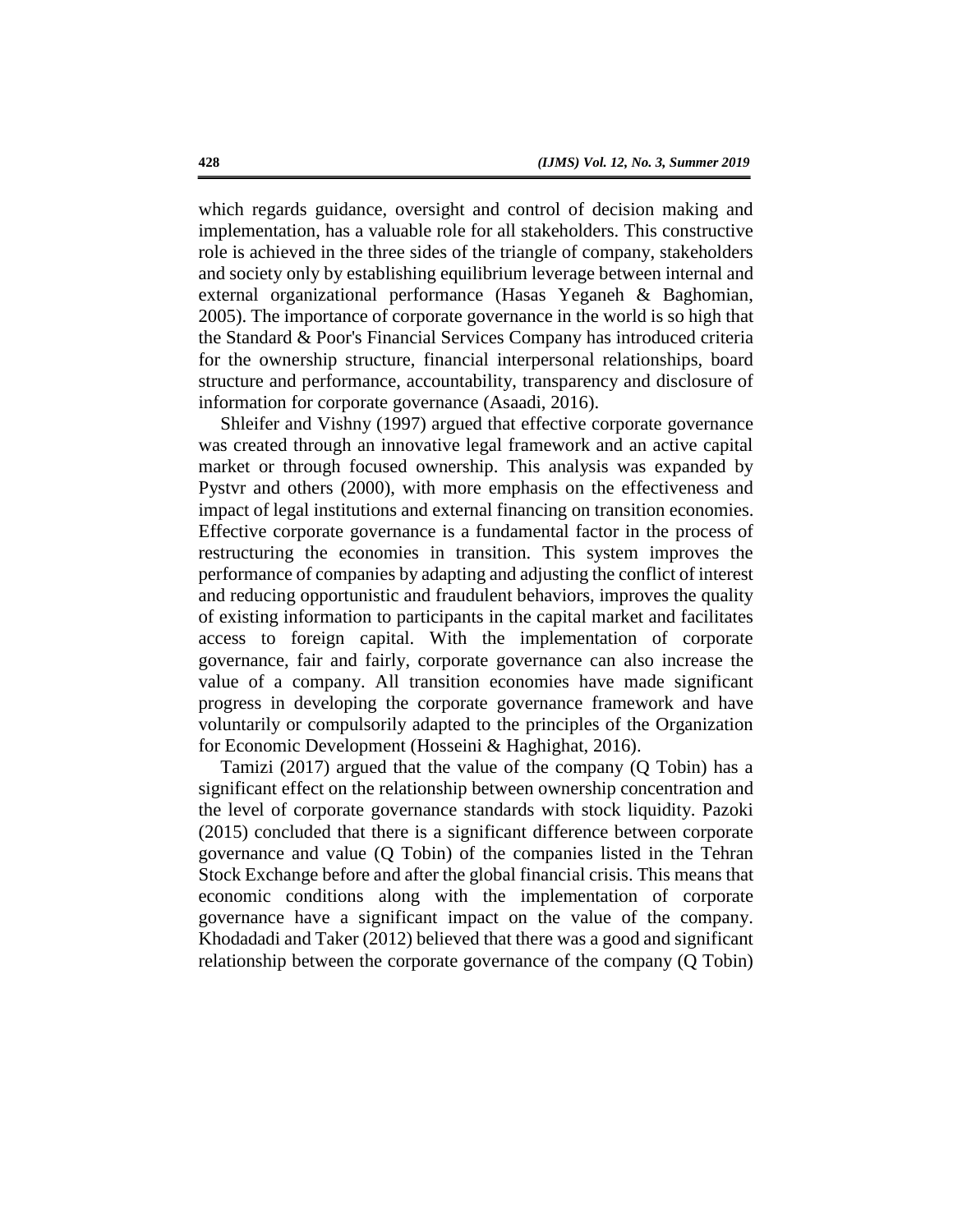and its performance. While Jo and Harjoto (2011) concluded that board leadership, board independence, block-holder ownership, and institutional ownership played a relatively weak role in increasing company value. Given the influence of corporate governance on corporate value in the conception of theories and previous research, it can be used to state the first hypothesis of the research that:

H1: There is a significant relationship between corporate governance and company value.

For hypothesis 1, the following sub-hypotheses were developed:

Hypothesis 1-1: There is a significant relationship between corporate governance and company value within the framework of the market model.

Hypothesis 1-2: There is a meaningful relationship between corporate governance and company value within the framework of the three-factor model.

Hypothesis 1-3: There is a significant relationship between corporate governance and company value in the framework of the four-factor model.

Hypothesis 1-4: There is a significant relationship between corporate governance and company value in the framework of the five-factor model.

# **Corporate Social Responsibility**

The expansion of the presence and background of the organizations' activities has significantly increased their cultural, economic, and social impacts on society, and they are closely linked to those who not only share the company but also directly or indirectly benefit from its organization. This widespread relationship between laws and regulations and each of these stakeholders creates value for the organization. This part of the impact on corporate governance is related to the social environment and beyond the economic realm, known as social responsibility. The concept of "corporate social responsibility" is among the concepts of business ethics and is related to the role that companies play in the social sphere. As accountable organizations, excellent organizations, have a very ethical way of ensuring transparency and accountability to their stakeholders. These organizations have a special sensitivity and focus on the social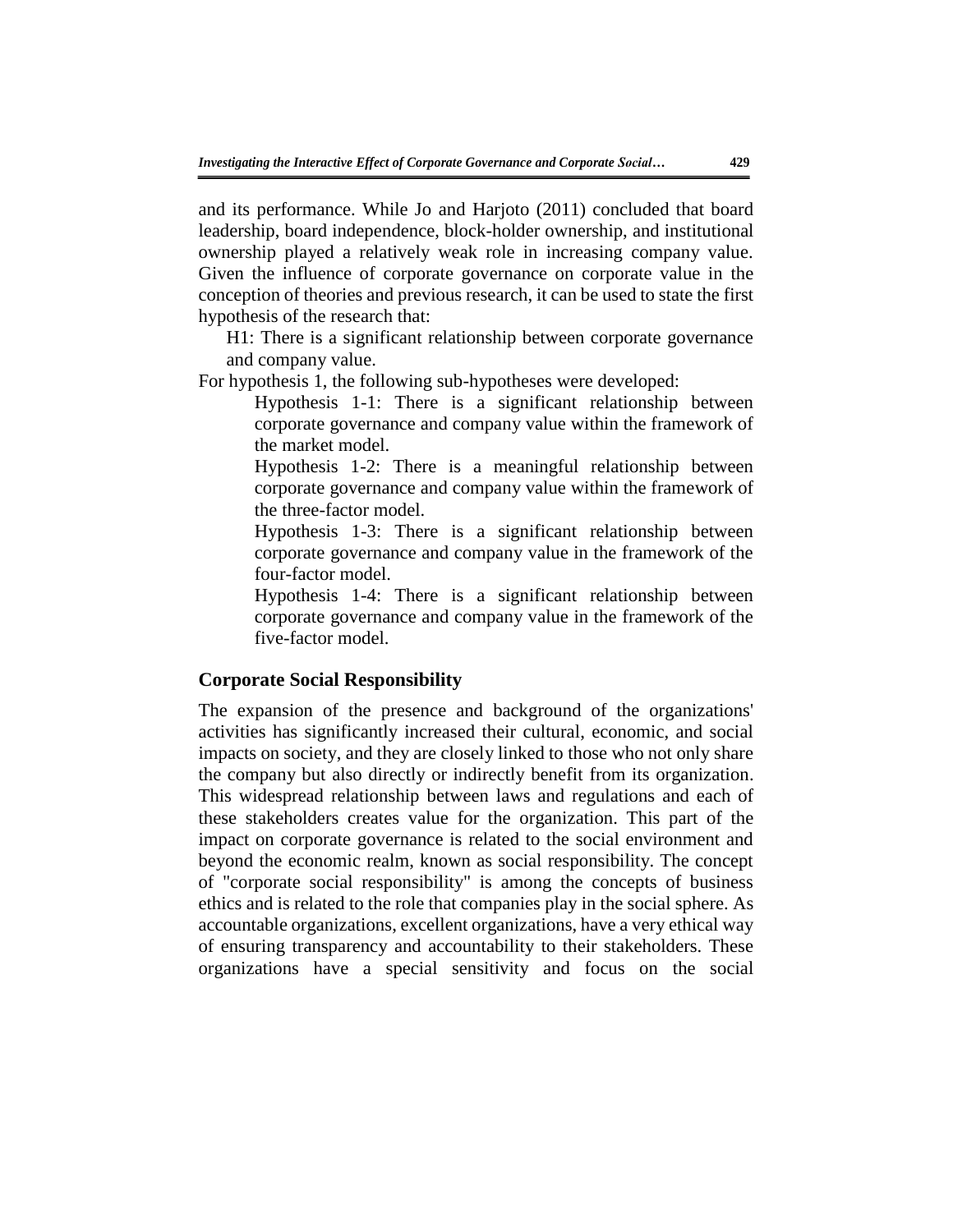accountability and environmental sustainability of the organization in the present and future and promote this view. Social responsibility is reflected in the values of these organizations. Through open communication with stakeholders, they understand, observe and exceed the expectations and regulations of the local and the world. Since corporate social responsibility becomes the main business activity, it becomes a major component of management to the marketing, accounting or investment sector (Crane et al., 2008). Today, businesses are a set of community responsibilities and behavioral challenges in the economic, social, ethical, environmental, legal and other fields. Each organization or any economic activity is legally responsible for social responsibility and is required to comply with its obligations under the law. In this way, commitment to social responsibilities through fostering the community's mental environment reduces the likelihood of economic crises. However, in economic crises and corporate depreciation, there are several parameters involved, and it is impossible to identify one factor in it, but the crises caused by nonaccountability lead to huge costs for companies that would not be affected by economic problems (Daneshvar, 2016). A great deal of research has shown that social responsibility affects the company's value, including Eghtedari (2017), Singh et al. (2017) Darabi, Waqfi and Salmanian (2016), Li et al. (2015), Dimitripoulos and Verundo (2015), Akbari, Qasemi Shams and Houshmand (2015), Servaes & Tamayo (2013) and Crisóstomo et al. (2011), despite Jafarzadeh and Zeinali's (2014) conclusion that corporate social responsibility cannot have any effect on the value of companies.

Considering the impact of social responsibility on the company's value as outlined in the previous research, the second hypothesis of the research can be stated as follows:

H2: There is a significant relationship between social responsibility and company value.

For hypothesis 2 of the research, the following sub-hypotheses were developed:

> Hypothesis 2-1: There is a significant relationship between social responsibility and company value within the framework of the market model.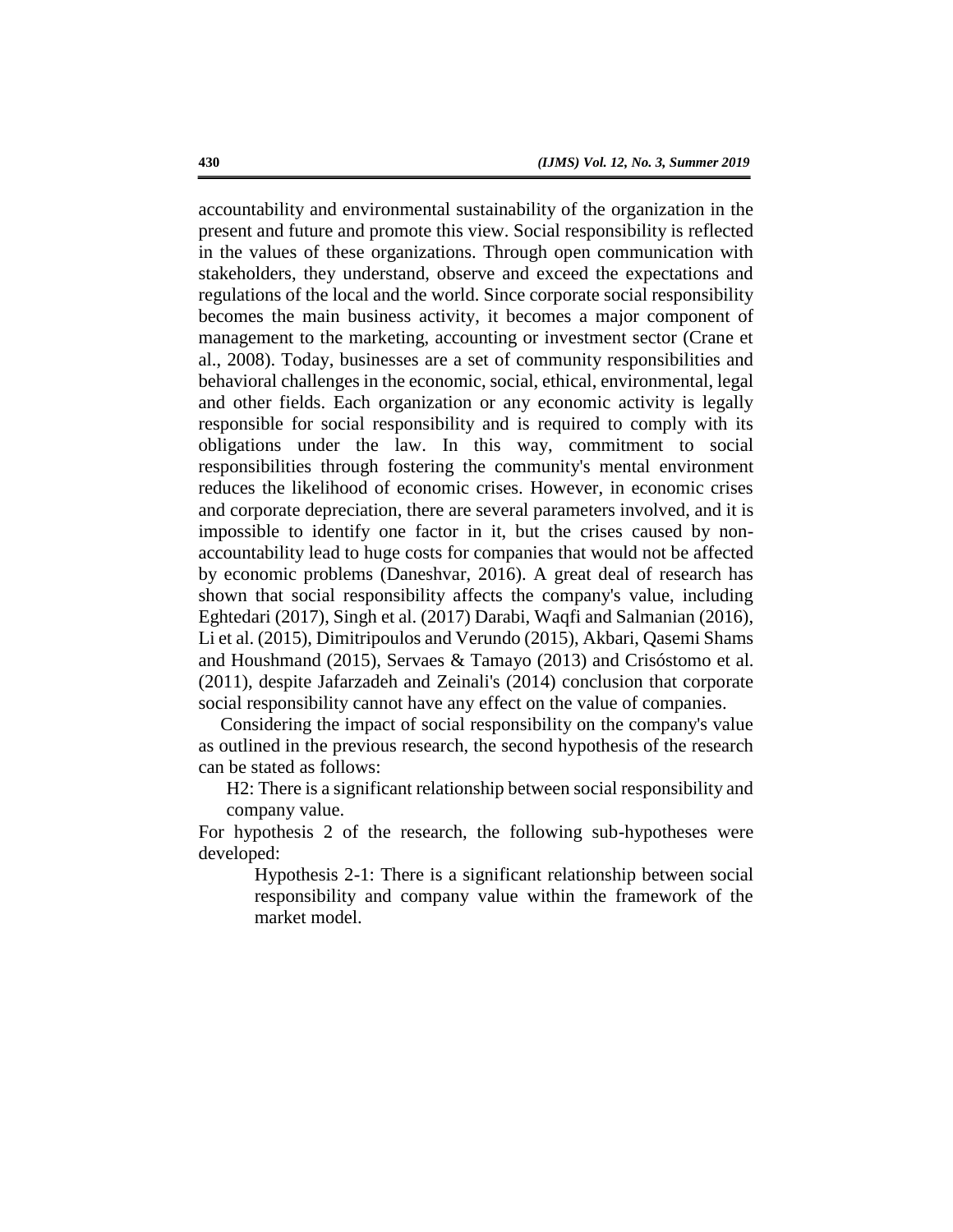Hypothesis 2-2: There is a significant relationship between social responsibility and company value within the framework of the three-factor model.

Hypothesis 2-3: There is a significant relationship between social responsibility and company value in the framework of the fourfactor model.

Hypothesis 2-4: There is a significant relationship between social responsibility and company value in the framework of the fivefactor model.

Nesbitt, Outslay, and Persson (2016) achieved a positive relationship between corporate governance, corporate social responsibility and company value. In addition to the results of their research, which tested the impact of variables individually on the value of the company, due to the complementarity of the role of corporate governance and social responsibility in satisfying the stakeholders, the third hypothesis of the research can be stated as follows:

H3: There is a significant relationship between the interactive effect of corporate governance, social responsibility and company value.

For hypotheses 3, the following sub-hypotheses were developed:

Hypothesis 3-1: There is a significant relationship between the interactive effect of corporate governance and social responsibility within the framework of the market model.

Hypothesis 3-2: There is a significant relationship between the interactive effect of corporate governance and social responsibility within the framework of the three-factor model.

Hypothesis 3-3: There is a significant relationship between the interactive effect of corporate governance and social responsibility in the framework of the four-factor model.

Hypothesis 3-4: There is a meaningful relationship between the interactive effect of corporate governance and social responsibility in the framework of the five-factor model.

### **Methodology**

In terms of the purpose, this study is an applied research project, and with regard to its nature, it is descriptive. Since the purpose of this study was to study the correlation coefficient and estimation of coefficients for the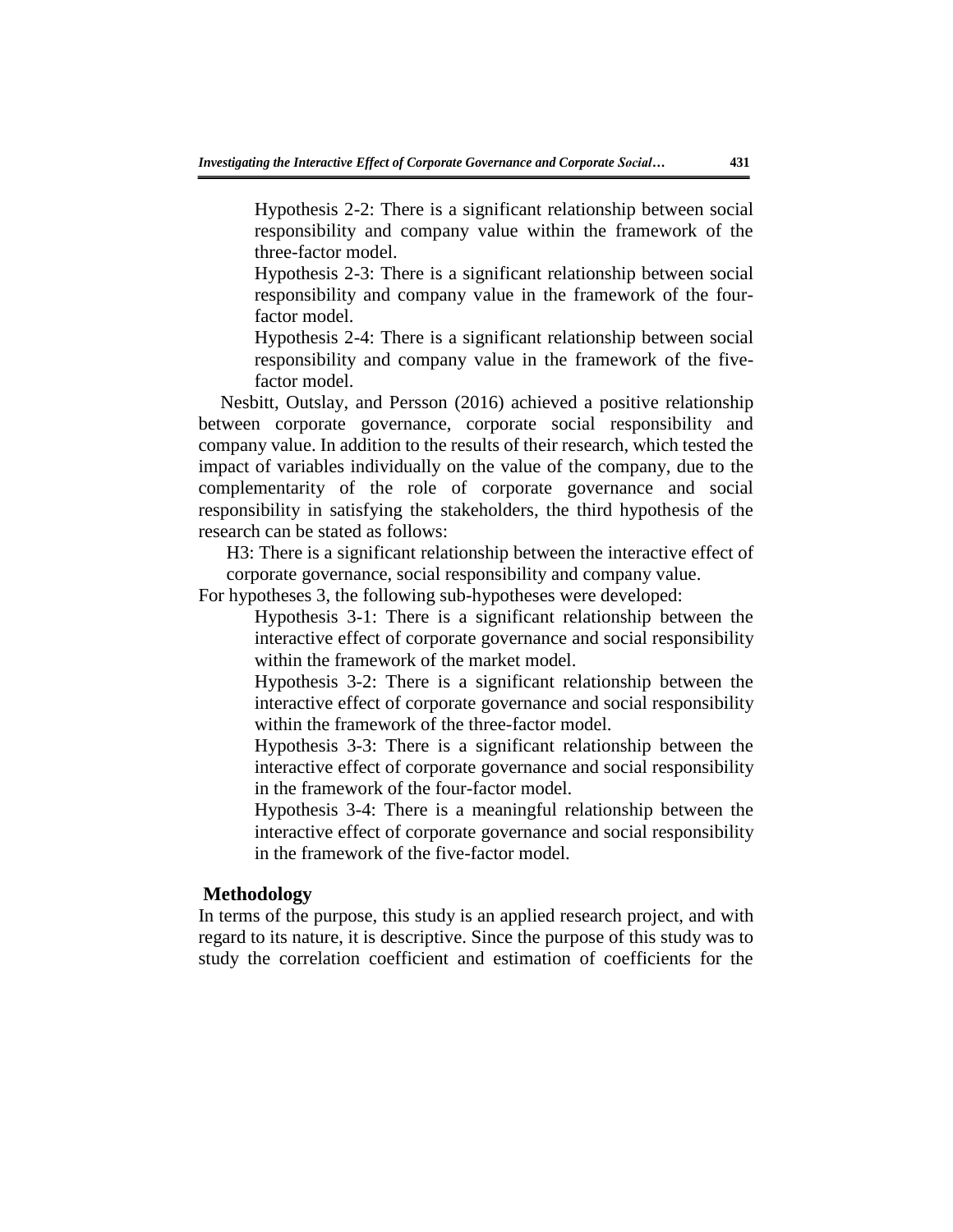variables under study, and finally to present the model, the regression of pool data using the generalized least squares method is used to test the hypotheses.

The data have been gathered from reports that are annually published. Descriptive and inferential statistics were utilized to analyze the data. Based on these points, the following regression models were used to test the hypotheses:

|               | Tame T. Hilliai Tesearch Hillies                                                                                                                                           |
|---------------|----------------------------------------------------------------------------------------------------------------------------------------------------------------------------|
| <b>Market</b> | $R_{it} - R_{ft} = \alpha_i + \beta_1(R_{mt} - R_{ft}) + \beta_2 CG_{it} + \beta_3 CSP_{it} + \beta_4 CG_{it} *CSR_{it} +$                                                 |
| model         | $\beta_5$ LEV <sub>it</sub> + $\beta_6$ Size <sub>it</sub> + $\beta_7$ Sale <sub>it</sub> + $\beta_8$ ROA <sub>it</sub> + $\beta_9$ ROE <sub>it</sub> + $\varepsilon_{it}$ |
| <b>Three</b>  | $R_{it} - R_{ft} = \alpha_i + \beta_1(R_{mt} - R_{ft}) + \beta_2 SMB_{it} + \beta_3 HML_{it} + \beta_4 CG_{it} + \beta_5CSR_{it} +$                                        |
| factor        | $\beta_6 CG_{it}^*CSR_{it} + \beta_7 LEV_{it} + \beta_8 Size_{it} + \beta_9 Sale_{it} + \beta_{10} ROA_{it} + \beta_{11} ROE_{it} + \epsilon_{it}$                         |
| model         |                                                                                                                                                                            |
|               | $R_{it} - R_{ft} = \alpha_i + \beta_1(R_{mt} - R_{ft}) + \beta_2 SMB_{it} + \beta_3 HML_{it} + \beta_4 WML_{it} + \beta_5 CG_{it} +$                                       |
| four factor   | $\beta_6CSR_{it}+\beta_7CG_{it}$ *CSR <sub>it</sub> + $\beta_8LEV_{it} + \beta_9Size_{it} + \beta_{10} Sale_{it} + \beta_{11}ROA_{it} +$                                   |
| model         | $\beta_{12}ROE_{it} + \varepsilon_{it}$                                                                                                                                    |
|               | $R_{it} - R_{ft} = \alpha_i + \beta_1(R_{mt} - R_{ft}) + \beta_2 SMB_{it} + \beta_3 HML_{it} + \beta_4 WML_{it} + \beta_5 CMA_{it} +$                                      |
| five factor   | $\beta_6 CG_{it} + \beta_7 CSR_{it} + \beta_8 CG_{it} *CSR_{it} + \beta_9 LEV_{it} + \beta_{10} Size_{it} + \beta_{11} Sale_{it} +$                                        |
| model         | $\beta_{12}ROA_{it} + \beta_{13}ROE_{it} + \varepsilon_{it}$                                                                                                               |
|               |                                                                                                                                                                            |

| Table 2. Research variables and their measurement |                     |                                                                                                                                                                                                                                                                                                                                                                                                                                                                                                                                                                                           |  |  |  |  |  |
|---------------------------------------------------|---------------------|-------------------------------------------------------------------------------------------------------------------------------------------------------------------------------------------------------------------------------------------------------------------------------------------------------------------------------------------------------------------------------------------------------------------------------------------------------------------------------------------------------------------------------------------------------------------------------------------|--|--|--|--|--|
| Symbol<br>Variable                                | Type of<br>variable | measure the variable                                                                                                                                                                                                                                                                                                                                                                                                                                                                                                                                                                      |  |  |  |  |  |
| $R_{it}$                                          | Dependent           | $=$ Rate of return on securities in period t                                                                                                                                                                                                                                                                                                                                                                                                                                                                                                                                              |  |  |  |  |  |
| $\mathbf{R}_{\rm ft}$                             | Dependent           | $=$ Rate of return free risk                                                                                                                                                                                                                                                                                                                                                                                                                                                                                                                                                              |  |  |  |  |  |
| <b>U</b> i                                        |                     | $=$ The width of the source                                                                                                                                                                                                                                                                                                                                                                                                                                                                                                                                                               |  |  |  |  |  |
| β                                                 |                     | $=$ Agent sensitivity                                                                                                                                                                                                                                                                                                                                                                                                                                                                                                                                                                     |  |  |  |  |  |
| $R_{\rm mt}$                                      | Independent         | $=$ Market returns                                                                                                                                                                                                                                                                                                                                                                                                                                                                                                                                                                        |  |  |  |  |  |
| $SMB_{it}$                                        | Independent         | Size factor: The average monthly return on shares of small<br>and large companies. To calculate this variable, the<br>companies were extracted according to the size and ratio BV<br>/ MV in six portfolios (S / H, S / M, S / L, B / H, B / H, B /<br>L) and monthly returns of each company. The monthly<br>average of each portfolio was calculated and the difference<br>between the small and large portfolios by the method (SMB<br>$= (S/H + S/M + S/L)/3 - (B/H + B/M + B/L)/3)$<br>were achieved (Hezbi & Salehi, 2016)<br>$=$ Book Value to Market Value factor: The difference |  |  |  |  |  |
| $HML_{it}$                                        | Independent         | between the average stock returns of companies with high<br>BV / MV ratios and companies with low BV / MV ratios.                                                                                                                                                                                                                                                                                                                                                                                                                                                                         |  |  |  |  |  |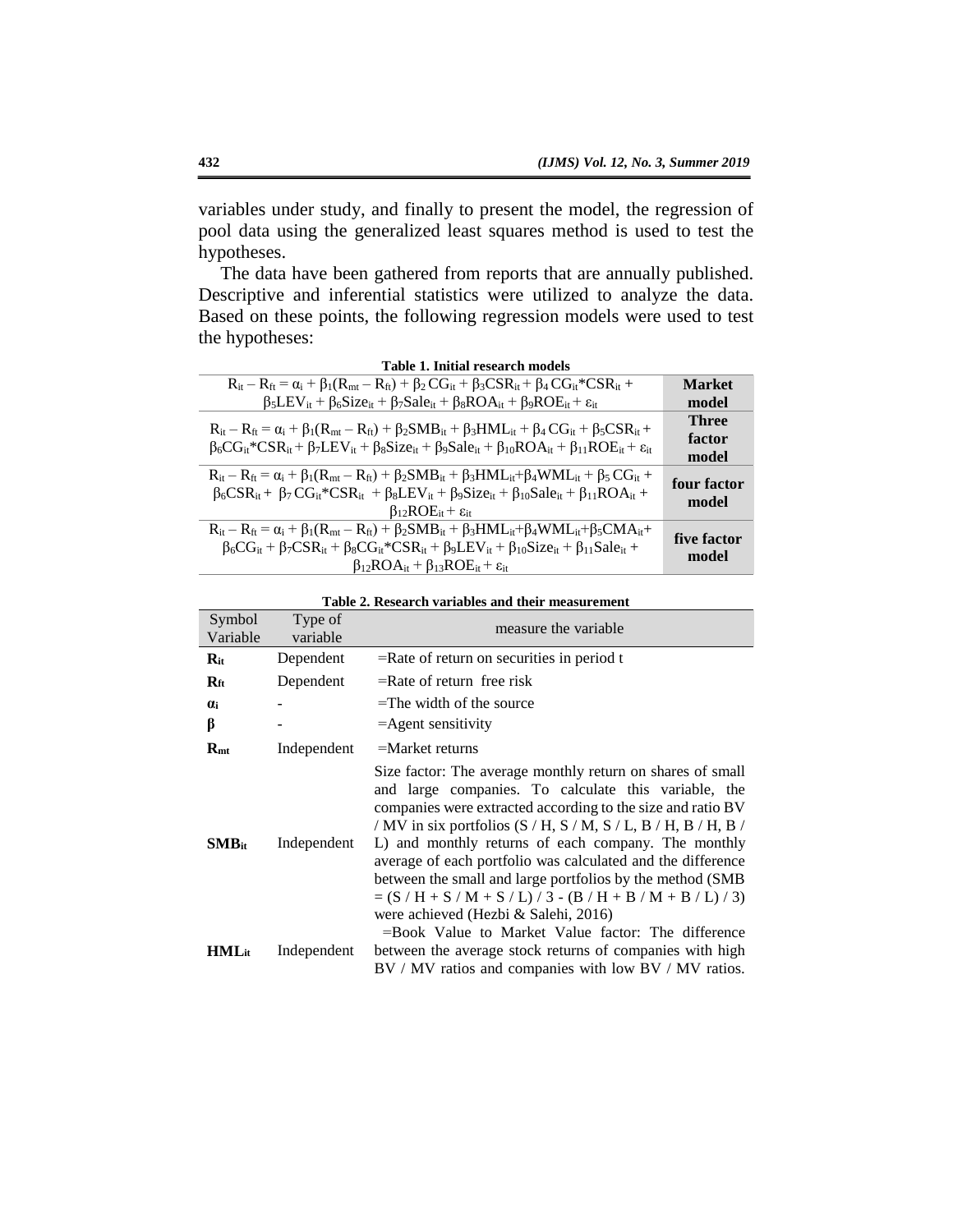| Symbol<br>Variable  | Type of<br>variable | measure the variable.                                                                                                                                                                                                                                                                                                                                                                                                                                                                                                                                                                                                                                                                                                                                                                                                                                                                                                                                                    |
|---------------------|---------------------|--------------------------------------------------------------------------------------------------------------------------------------------------------------------------------------------------------------------------------------------------------------------------------------------------------------------------------------------------------------------------------------------------------------------------------------------------------------------------------------------------------------------------------------------------------------------------------------------------------------------------------------------------------------------------------------------------------------------------------------------------------------------------------------------------------------------------------------------------------------------------------------------------------------------------------------------------------------------------|
| WMLit               | Independent         | To calculate this variable, first, the monthly average of six<br>portfolios were calculated according to BV / MV ratio using<br>the $(HML = (S/H + B/H)/2 - (S/I + B/L)/2)$ method<br>(Hezbi & Salehi, 2016)<br>=Profitability factor (momentum): The average difference<br>between the winning and losing stock portfolio. For the<br>momentum factor, the stock is firstly classified into separate<br>portfolios based on the size of the classification and based<br>on the stock performance of which the average returns of 12<br>months are considered in this study. Stocks were classified<br>from the bottom to the top based on the average returns of<br>the past 12 months, and then the stock, which was up 30%,<br>was in the losing portfolio (L) and the stock, whose average<br>returns of 12 months ago were about 40% in the middle of<br>the portfolio Medium and stocks down 30% are placed in<br>the winning portfolio (W) (Hezbi & Salehi, 2016) |
| $\mathbf{CMA}_{it}$ | Independent         | $=$ Investment factor: The difference between firms' stock<br>returns with high investments (Daring) and low-investment<br>companies (conservative) (Hezbi & Salehi, 2016)<br>=Corporate governance factor: using the corporate<br>checklist<br>the company's<br>governance<br>and<br>rating<br>in<br>establishing this factor, in the first stage, and using the                                                                                                                                                                                                                                                                                                                                                                                                                                                                                                                                                                                                        |
| $CG_{it}$           | Independent         | corporate governance letter, the factors of corporate<br>governance assessment were extracted. Using the views of<br>the people responsible for the establishment of corporate<br>governance in the stock company and overseas as well as<br>the university professors, the checklist was turned into a<br>narrative assessment. In the next step, using the final<br>checklist and data mining in the reports of the board of<br>directors, the corporate website, as well as the association<br>with the companies, a corporate governance score was<br>assigned to the sample companies (the criteria to which the<br>company adheres received the number one, the criteria in the<br>reports that were not observed received zero, and the<br>remainder of the scores were obtained from the sum of the<br>numbers divided by all the criteria, which are shown in                                                                                                   |
| $CSR_{it}$          | Independent         | Table 3).(Author made)<br>$=$ Corporate Social Responsibility factor: Using the social<br>responsibility checklist and the participation rate in<br>implementing this factor, in the first stage, using internal and<br>corporate<br>external<br>research,<br>the<br>factors<br>of<br>social<br>responsibility were extracted. The checklist was validated                                                                                                                                                                                                                                                                                                                                                                                                                                                                                                                                                                                                               |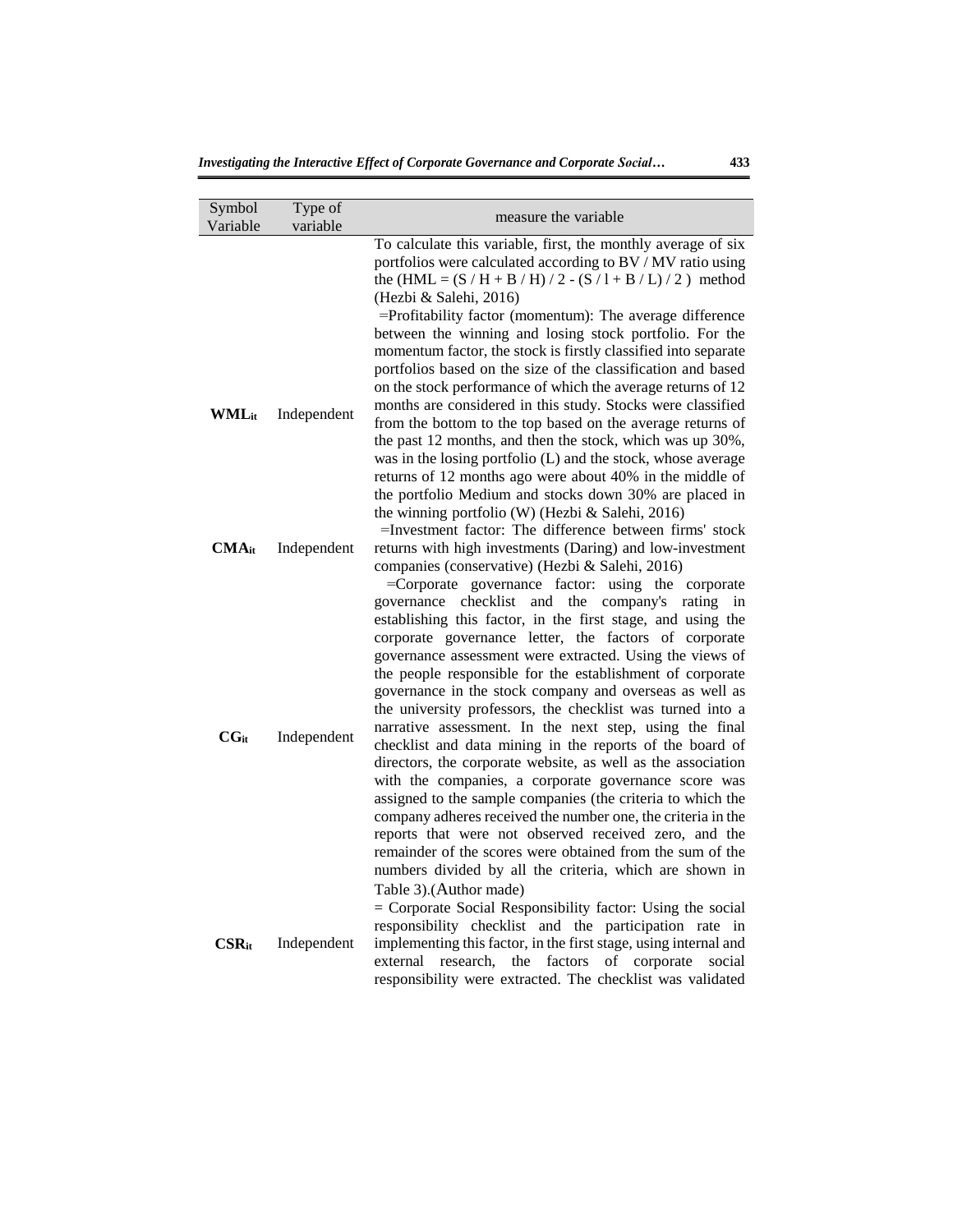| Symbol<br>Variable | Type of<br>variable | measure the variable                                                                                                                                                                                                                                                                                                                                                                                                                                                                                                                                                                               |
|--------------------|---------------------|----------------------------------------------------------------------------------------------------------------------------------------------------------------------------------------------------------------------------------------------------------------------------------------------------------------------------------------------------------------------------------------------------------------------------------------------------------------------------------------------------------------------------------------------------------------------------------------------------|
|                    |                     | using the opinion of the university professors. In the next<br>step, using the final checklist and with data mining in board<br>reports, as well as the corporate site, the corporate<br>governance score was attributed to sample companies (the<br>criteria that the company followed received the number one,<br>the criteria not reported in the reports received zero, and the<br>remainder of the scores were obtained from the sum of the<br>numbers divided by all the criteria, which are shown in<br>Table 4). (Author made)<br>= Total long-term debt and current debt divided by total |
| <b>LEV</b>         | control             | assets (Jahankhani & Parsaiian, 2003)                                                                                                                                                                                                                                                                                                                                                                                                                                                                                                                                                              |
| <b>Size</b>        | control             | $=$ Natural logarithm of the amount of assets (Jahankhani &<br>Parsaiian, 2003)                                                                                                                                                                                                                                                                                                                                                                                                                                                                                                                    |
| Sale               | control             | $=$ Rate of sales or revenues changes (Faghani et al.)                                                                                                                                                                                                                                                                                                                                                                                                                                                                                                                                             |
| ROA                | control             | = Net profit divided by total assets (Jahankhani & Parsaiian,<br>2003)                                                                                                                                                                                                                                                                                                                                                                                                                                                                                                                             |
| <b>ROE</b>         | control             | $=$ Amount of net profit divided by equity (Jahankhani &<br>Parsaiian, 2003)                                                                                                                                                                                                                                                                                                                                                                                                                                                                                                                       |

# **Table 3. Corporate governance checklist<sup>1</sup>**

| Table 5. Corporate governance checkilst                                                                                                                                                                                                                                                                                                                                                                                                                                                                                                                                             |                                                    |
|-------------------------------------------------------------------------------------------------------------------------------------------------------------------------------------------------------------------------------------------------------------------------------------------------------------------------------------------------------------------------------------------------------------------------------------------------------------------------------------------------------------------------------------------------------------------------------------|----------------------------------------------------|
| Components                                                                                                                                                                                                                                                                                                                                                                                                                                                                                                                                                                          | <b>Metrics</b>                                     |
| Facilitate the process of applying and enforcing rights by<br>stockholders<br>Board of Directors Accountability to Stockholders<br>Number of shares of the company in the hands of the<br>board<br>Independence and non-compliance of members of risk<br>and accounting committees<br>Attendance a board meeting by any member of the board<br>Attend committee meetings by any member of the board<br>Number of Board members<br>Non-conflicts of interest in the positions of the board of<br>directors<br>Observe the principle of non-disclosure of confidential<br>information | <b>Stockholders</b><br>and<br>stakeholders' rights |
| Effective board management on executive management<br>Checking the minimum internal control system<br>Hassan is a member of the board of directors                                                                                                                                                                                                                                                                                                                                                                                                                                  | Board of Directors, its<br>committees and          |

<sup>1.</sup> Excerpted from the Corporate Governance Letter, 2007

 $\overline{\phantom{a}}$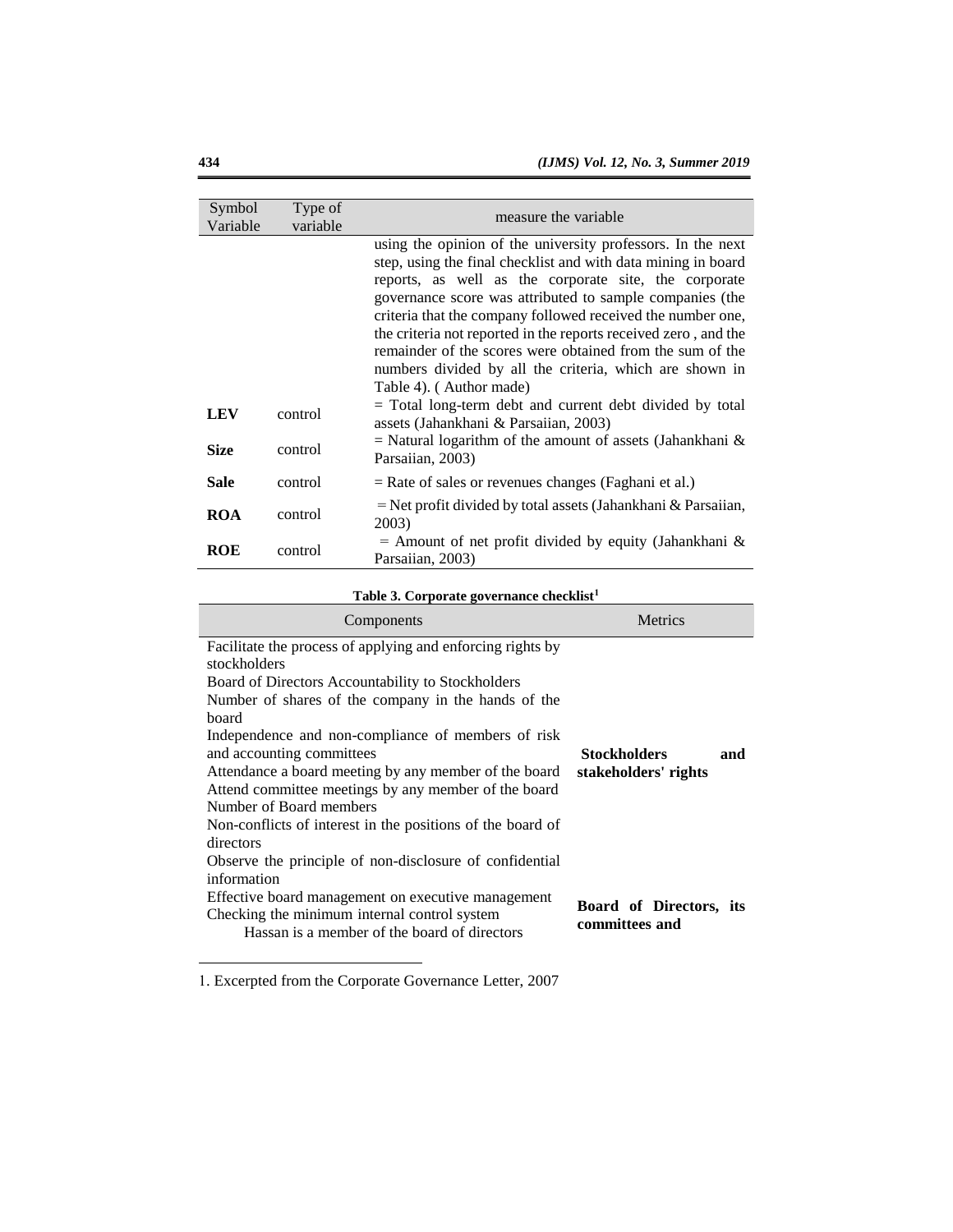| Components                                                                                                                                                                                                                                                                                                                                                                                                           | <b>Metrics</b>                                            |
|----------------------------------------------------------------------------------------------------------------------------------------------------------------------------------------------------------------------------------------------------------------------------------------------------------------------------------------------------------------------------------------------------------------------|-----------------------------------------------------------|
| Knowledge and skill of board member<br>Meeting with the Vice-President of Corporate Affairs and<br>Performance Review                                                                                                                                                                                                                                                                                                | <b>Commitment</b><br>to<br><b>Corporate Governance</b>    |
| Establishment of an internal audit unit<br>Supervision of internal audit by the board<br>Fair disclosure of financial position, performance,                                                                                                                                                                                                                                                                         | <b>Auditing</b>                                           |
| ownership and corporate governance<br>Disclosure of internal control reports<br>Timely disclosure of financial status, performance,<br>ownership and corporate governance<br>Access to timely and reliable company information                                                                                                                                                                                       | disclosure<br><b>Public</b><br>and<br>transparency        |
| Presentation of CEO Performance Report<br>Creating a website for timely notification<br>Presenting the report of the board of directors at least 10<br>days before the assembly<br>Provide independent auditor and statutory auditor at least<br>10 days before the meeting<br>Provides information<br>$\alpha$<br>financial,<br>economic,<br>environmental and social issues in the form of integrated<br>reporting | <b>Notices</b>                                            |
| Keep confidential information<br>Reliable and non-discriminatory communication with<br>staff                                                                                                                                                                                                                                                                                                                         | Observe ethical conduct<br>of the board                   |
| Behavior is the same and respectful with the client<br>Secrets in dealing with domestic colleagues<br>Respectful behavior with colleagues and superiors<br>Non-use of services and facilities for personal purposes                                                                                                                                                                                                  | <b>Ethical</b><br>ethical<br>and<br>behavior of employees |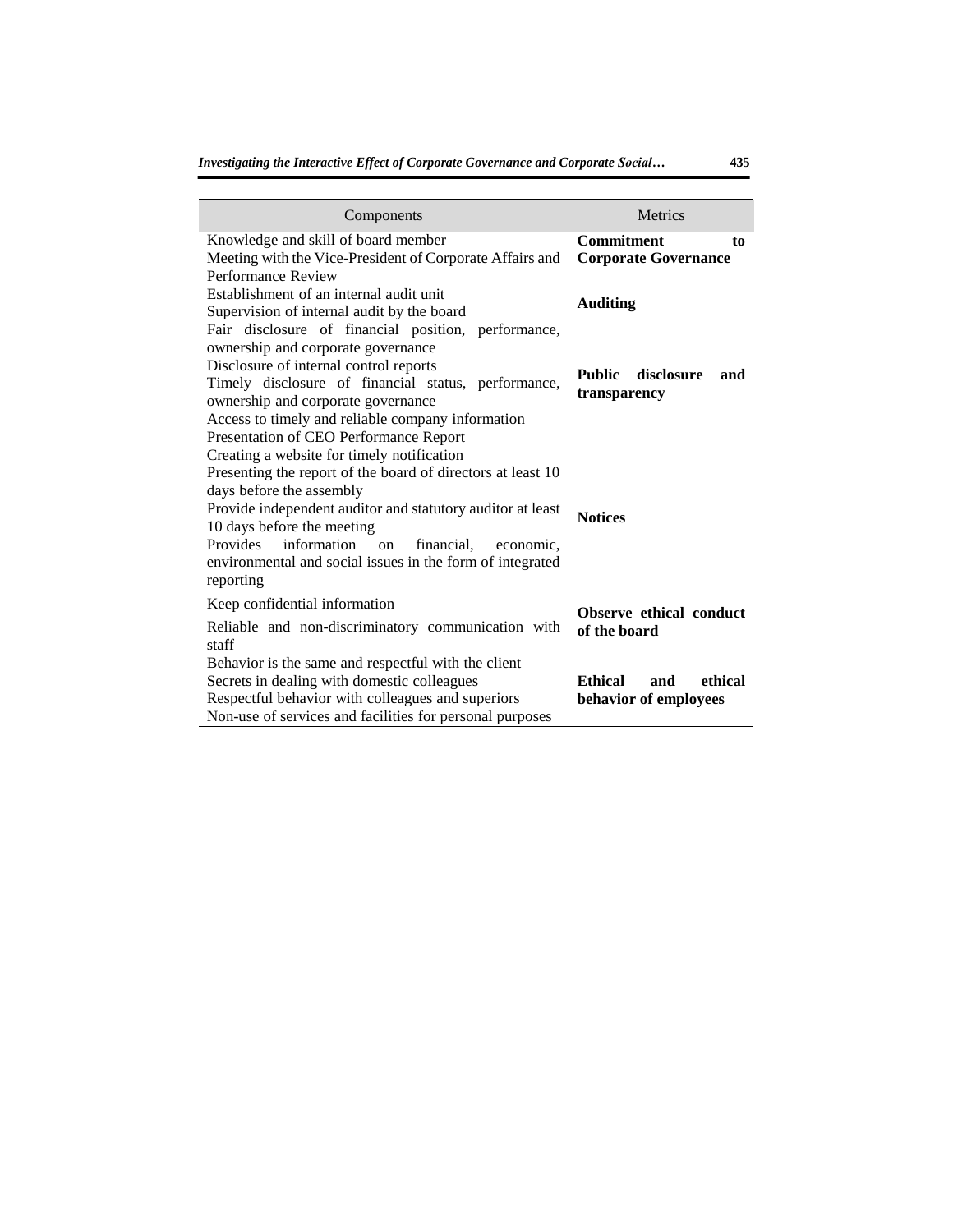| таріе 4. Social геѕроняютну спескня                            |                      |
|----------------------------------------------------------------|----------------------|
| <b>Components</b>                                              | Metrics <sup>1</sup> |
| Public health support                                          |                      |
| Support for education                                          |                      |
| Charitable activities                                          |                      |
| Welfare, health and education services to employees            | <b>Cultural</b>      |
| Religious / Cultural activities                                |                      |
| Environmental education for employees                          |                      |
| Air pollution information                                      |                      |
| Support for sports activities                                  |                      |
| Recreational, cultural and religious support                   |                      |
| Charity aid                                                    |                      |
| Commitment to employee affairs                                 |                      |
| Commitment to deal with clients                                | social               |
| Commitment to community members                                |                      |
| Social investment (which means investing in sustainable social |                      |
| projects instead of direct charitable donations).              |                      |
| Legal actions, lawsuits                                        |                      |
| Air pollution control                                          |                      |
| Prevention of environmental damage, especially water pollution |                      |
| Recycling or preventing waste                                  |                      |
| Conservation of natural resources                              |                      |
| Having a specific policy in the environmental field            |                      |
| Environmental Award (i.e. ISO 14000)                           | environmental        |
| Development of green space and landscaping                     |                      |
| Conserving and saving energy                                   |                      |
| Investing in environmental projects                            |                      |
| Observing the environmental laws                               |                      |
| Use of renewable resources                                     |                      |
| <b>Research and Development</b>                                |                      |
| Product development                                            |                      |
| Increasing market share                                        |                      |
| Product Quality / ISO                                          | <b>Products and</b>  |
| Safety and health of the product                               | <b>Services</b>      |
| after sales service                                            |                      |
| Other products and services                                    |                      |
| Union relations                                                |                      |
| Subscription to cash profit                                    | <b>Staff</b>         |
| Employee participation in decision making                      |                      |

**Table 4. Social responsibility checklist**

 $\overline{\phantom{a}}$ 

<sup>1</sup>. Based on the variables identified by Fakhari et al. (2016), Hasas Yeganeh and Barzegar (2015), Pourali and Hejami (2014) and Hajihah and Sarafraz (2014)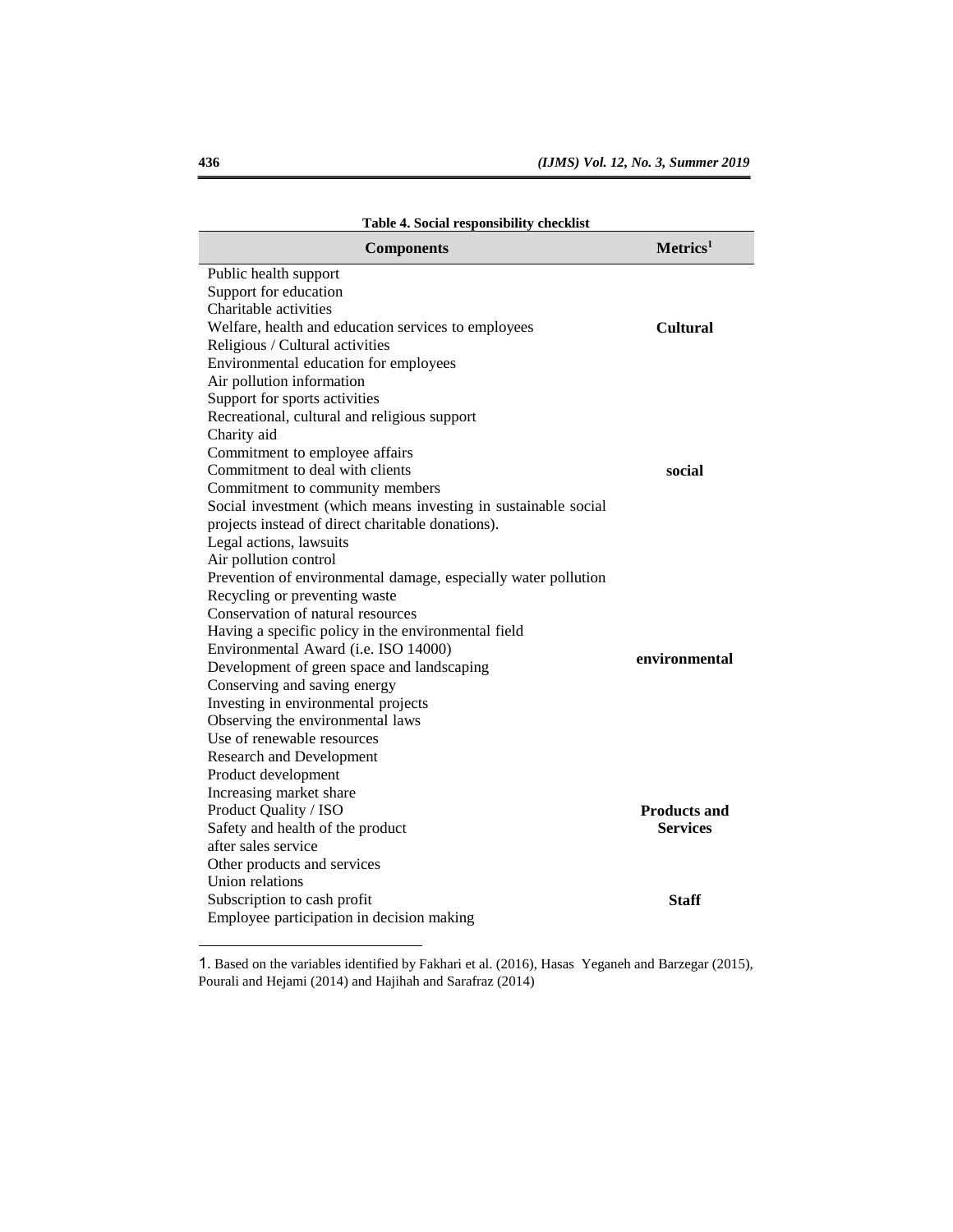| Health and safety of work environment                       |                  |
|-------------------------------------------------------------|------------------|
| Retirement benefits                                         |                  |
| Ownership of employee contributions                         |                  |
| The ethical health of the staff environment                 |                  |
| Attention to commitment, expertise and competence           |                  |
| Number of employees (statistics on the employment increase) |                  |
| Monthly salary or cash bonus and benefits                   |                  |
| The health of the customers                                 |                  |
| Customer satisfaction                                       | <b>Customers</b> |
| Providing facilities and services to customers              |                  |
| Meeting customers' needs                                    |                  |

# **Statistical Sample**

The statistical population of this research project comprised of all companies accepted in the Tehran Stock Exchange.

An example of this includes the companies admitted to the Exchange during the years 2011 to 2017 that have the following conditions:

A) Playing an active role in the stock market since the beginning of 2011 and remain in the stock exchange until 2017 (companies that have been admitted to the exchange since 2012 are not included in the sample);

B) Since the stock returns are seen as one of the major variables in the current research, there are no defaulting companies for more than 4 months in the research period;

C) Completing the comparison of their fiscal year to the end of March:

D) Not being among insurers, banks, investment and financial intermediation (due to the different nature of the activity and the different presentation of financial statements);

E) Not changing the financial year during 2011-2017 period (If a company did so, it would be removed from the sample inevitably due to the impossibility of comparing with other companies):

F) Availability of All information required by the company;

G) Provision of the financial information at the end of July 2017 for the 2017fiscal year:

Based on these conditions, 194 companies were selected as sample companies.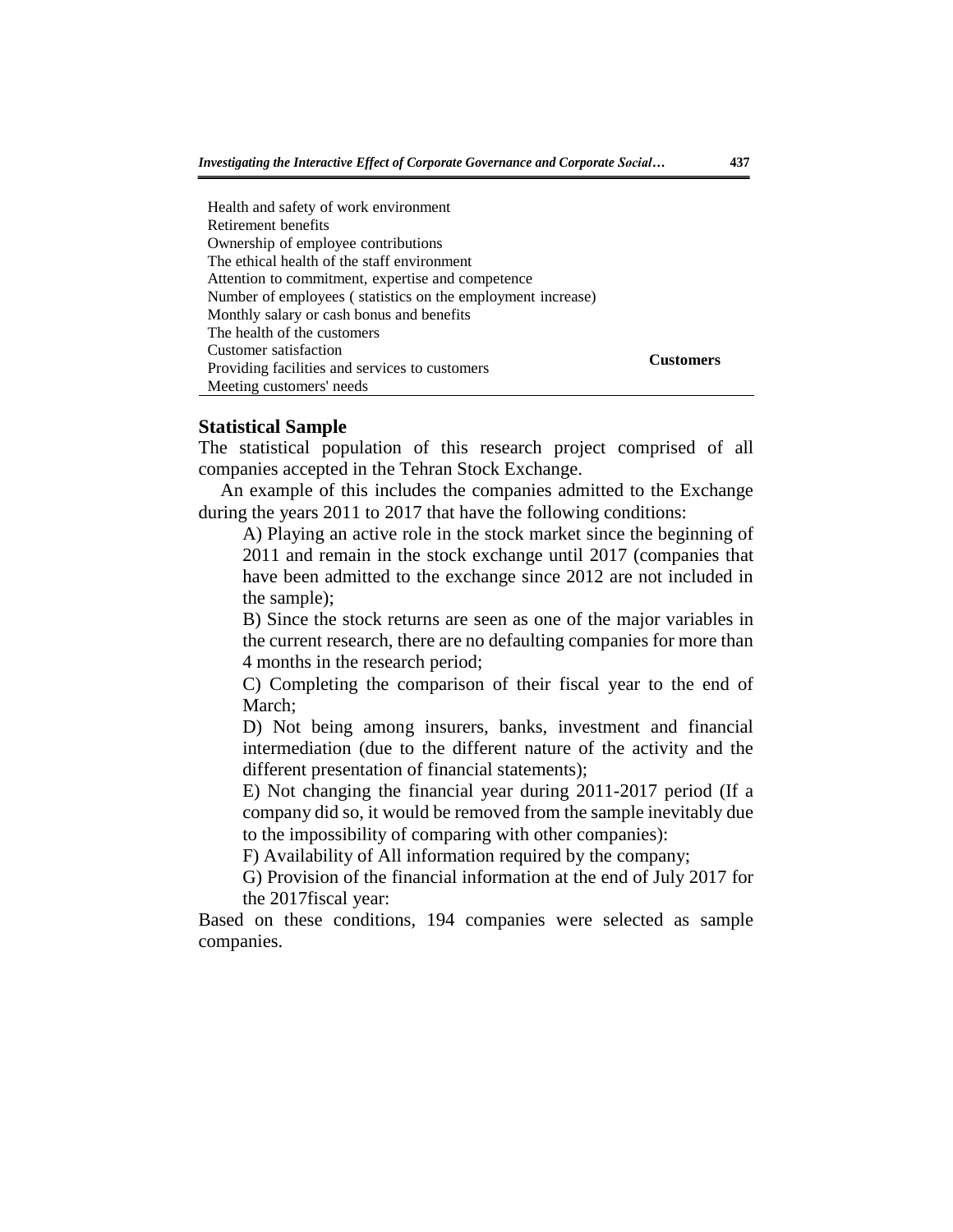## **Data Analysis**

#### **Descriptive statistics and unit root tests**

The descriptive statistics of this study, which contains an introduction to the distribution of observations, are summarized in Table 5. The results demonstrate that the research data are appropriately consistent with inferential statistics and research hypotheses. Unit root test of variables, i.e. whether the time series variable is non-constant and has a single root, is also provided. The zero hypothesis is generally defined as the existence of a single root.

| <b>Symbol</b><br><b>Variables</b> | ئ       | CMA     | CSR   | $H\!M\!I$ | LEV   | <b>RIRF</b>  | RMIRF   | ROA     | <b>ROE</b> | <b>SALE</b>  | <b>SIZE</b> | <b>SMIB</b> | MML             |
|-----------------------------------|---------|---------|-------|-----------|-------|--------------|---------|---------|------------|--------------|-------------|-------------|-----------------|
| Mean                              | 0.39    | $-0.00$ | 0.19  | $-0.02$   | 0.61  | $-0.08$      | $-0.05$ | 0.35    | 0.21       | 0.09         | 6.09        | $-0.00$     | 0.01            |
| Median                            | 0.40    | $-0.00$ | 0.19  | $-0.00$   | 0.60  | $-0.15$      | $-0.03$ | 0.11    | 0.17       | 0.02         | 6.01        | $-0.00$     | 0.01            |
| Maximum                           | 0.70    | 0.01    | 0.67  | 0.01      | 3.06  | $\mathbf{1}$ | 0.92    | 1.50    | 0.69       | $\mathbf{1}$ | 8.28        | $-0.00$     | 0.02            |
| Minimum                           | 0.10    | $-0.01$ | 0.00  | $-0.12$   | 0.00  | $-1$         | $-0.84$ | $-0.30$ | $-0.19$    | $-1$         | 0.00        | $-0.012$    | $-0.01$         |
| Std. Dev.                         | 0.13    | 0.01    | 0.14  | 0.04      | 0.31  | 0.57         | 0.48    | 0.53    | 0.24       | 0.45         | 0.78        | 0.00        | 0.01            |
| <b>Skewness</b>                   | $-0.05$ | 0.36    | 0.47  | $-1.44$   | 2.13  | 0.62         | 0.57    | 1.23    | 0.07       | $-0.13$      | $-1.56$     | $-0.36$     | $-1.39$         |
| Kurtosis                          | 2.38    | 1.75    | 2.41  | 3.75      | 14.10 | 2.518        | 3.4     | 3.17    | 1.57       | 3.34         | 17.78       | 1.38        | 4.06            |
| Levin. $\ln \&$<br>chu            | $-41$   | $-43$   | $-17$ | $-18$     | $-16$ | $-61$        | $-34$   | $-211$  | 2374       | $-42$        | $-43$       | $-27$       | $\sim$<br>24.92 |
| Prob.                             | 0.000   | 0.000   | 0.000 | 0.000     | 0.000 | 0.000        | 0.000   | 0.000   | 0.000      | 0.000        | 0.000       | 0.000       | 0.000           |

**Table 5. Descriptive statistics and maneuverability test of research variables**

The table below shows that the absolute value of the average risk premium of the companies (0.08) is greater than the absolute value of the average risk premium of the market (0.05). Also, the standard deviation of the risk premium of the surveyed companies (0.57) is higher than the market risk (0.48), which indicates the higher dispersion of the risk premium of the companies under study. The maximum corporate governance variable is 0.7, which is attributable to one of the pharmaceutical companies. This reflects the efforts of some companies to establish a fairly complete corporate governance framework against companies with a CG value of 0.1. The maximum corporate social responsibility variable is 0.67, which is linked to one of the pharmaceutical companies. In addition, this table shows all variables using the Levine, i.e.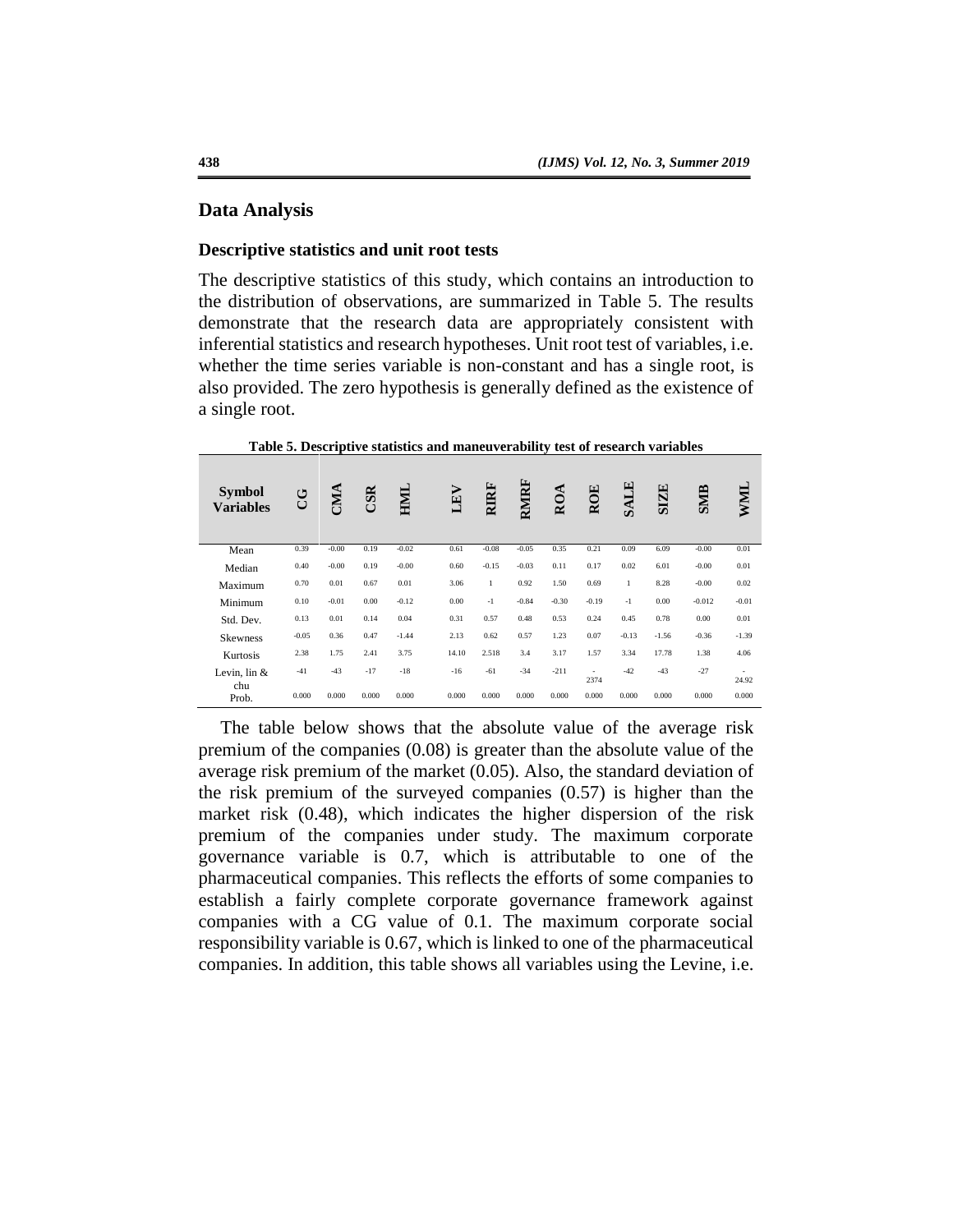unit root tests, and there is no requirement for a Cointegration test. Therefore, the problem of regression dishonesty will not exist.

# **Variance Inflation Factors test**

Collinearity is a situation that indicates an independent linear function of other independent variables. If the linearity is higher than 10, then there is a high correlation between the independent variables, and they may not be highly valid despite the high  $\mathbb{R}^2$ .

|                        |      |      |      |            |                  |           | Table 6. Results of VIF test |       |      |      |      |            |            |
|------------------------|------|------|------|------------|------------------|-----------|------------------------------|-------|------|------|------|------------|------------|
| models                 | RMRF | SMB  | HML  | <b>NNI</b> | $\sum_{i=1}^{n}$ | <b>CG</b> | CSR                          | G*CSR | LEV  | Size | Sale | <b>ROA</b> | <b>ROE</b> |
| The first<br>model     | 1.01 |      |      |            |                  | 3.64      | 10.69                        | 14.06 | 1.10 | 1.07 | 1.01 | 1.98       | 1.83       |
| <b>Second</b><br>model | 2.55 | 2.72 | 1.39 |            |                  | 3.64      | 10.69                        | 14.07 | 1.10 | 1.08 | 1.01 | 1.99       | 1.84       |
| The third<br>model     | 3.35 | 3.60 | 1.40 | 1.45       | ٠                | 3.64      | 10.69                        | 14.07 | 1.10 | 1.08 | 1.01 | 1.99       | 1.85       |
| Fourth<br>model        | 6.69 | 3.69 | 2.33 | 2.15       | 4.89             | 3.65      | 10.70                        | 14.07 | 1.10 | 1.10 | 1.02 | 1.99       | 1.86       |

Table 7 shows that CSR and CG \* CSR variables are collinear with other variables, so it is not possible to fit all variables into a model according to the initial models of the research, and should model these variables separately. The initial research models are as follows.

|                                                                                                                                           | <b>Hypothesis</b> | Model         |
|-------------------------------------------------------------------------------------------------------------------------------------------|-------------------|---------------|
| Model                                                                                                                                     | number            | name          |
| $R_{it} - R_{ft} = \alpha_i + \beta_1(R_{mt} - R_{ft}) + \beta_2 CG_{it} + \beta_5 LEV_{it} + \beta_6 Size_{it}$                          | $1 - 1$           | <b>Market</b> |
| + $\beta_7$ Sale <sub>it</sub> + $\beta_8$ ROA <sub>it</sub> + $\beta_9$ ROE <sub>it</sub> + $\epsilon$ it                                |                   | model         |
| $R_{it} - R_{ft} = \alpha_i + \beta_1(R_{mt} - R_{ft}) + \beta_3CSR_{it} + \beta_5LEV_{it} +$                                             | $2 - 1$           |               |
| $\beta_6Size_{it} + \beta_7 Sale_{it} + \beta_8 ROA_{it} + \beta_9 ROE_{it} + \epsilon it$                                                |                   |               |
| $R_{it} - R_{ft} = \alpha_i + \beta_1 (R_{mt} - R_{ft}) + \beta_4 C G_{it}^* C S R_{it} + \beta_5 L E V_{it}$                             | $3-1$             |               |
| + $\beta_6$ Size <sub>it</sub> + $\beta_7$ Sale <sub>it</sub> + $\beta_8$ ROA <sub>it</sub> + $\beta_9$ ROE <sub>it</sub> + $\epsilon$ it |                   |               |
| $R_{it} - R_{ft} = \alpha_i + \beta_1(R_{mt} - R_{ft}) + \beta_2 SMB_{it} + \beta_3 HML_{it} + \beta_4$                                   | $1 - 2$           | <b>Three</b>  |
| $CG_{it} + \beta_7 LEV_{it} + \beta_8 Size_{it} + \beta_9 Sale_{it} + \beta_{10} ROA_{it} +$                                              |                   | factor        |
| $\beta_{11}ROE_{it} + \epsilon it$                                                                                                        |                   | model         |
| $R_{it} - R_{ft} = \alpha_i + \beta_1(R_{mt} - R_{ft}) + \beta_2 SMB_{it} + \beta_3 HML_{it} +$                                           | $2 - 2$           |               |
| $\beta_5CSR_{it}+\beta_7LEV_{it}+\beta_8Size_{it}+\beta_9 Sale_{it}+\beta_{10ROA_{it}+$                                                   |                   |               |
| $\beta_{11}ROE_{it} + \epsilon it$                                                                                                        |                   |               |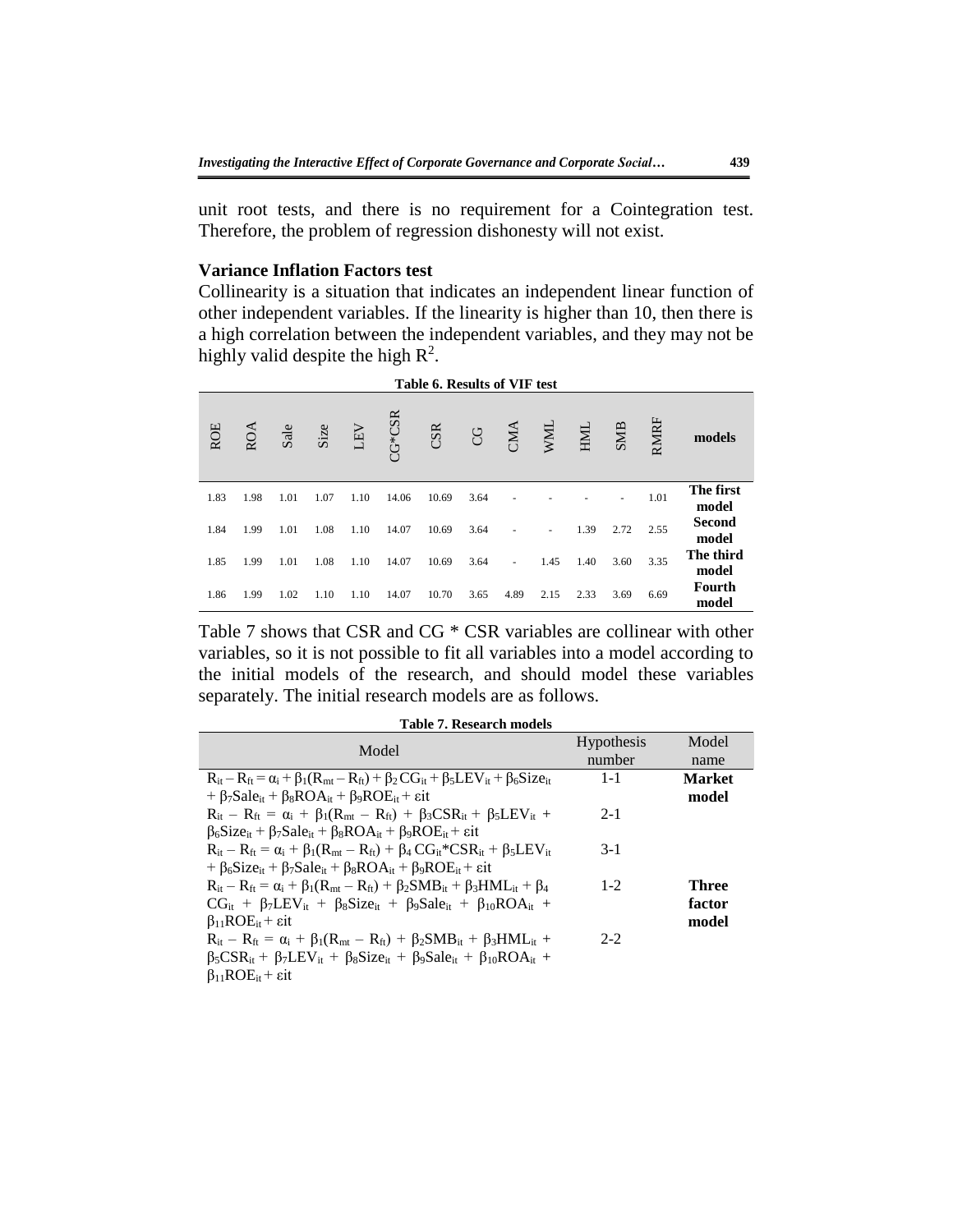| $R_{it} - R_{ft} = \alpha_i + \beta_1(R_{mt} - R_{ft}) + \beta_2 SMB_{it} + \beta_3 HML_{it} +$<br>$\beta_6 CG_{it}$ *CSR <sub>it</sub> + $\beta_7$ LEV <sub>it</sub> + $\beta_8$ Size <sub>it</sub> + $\beta_9$ Sale <sub>it</sub> + $\beta_{10}$ ROA <sub>it</sub> | $3-2$   |             |
|----------------------------------------------------------------------------------------------------------------------------------------------------------------------------------------------------------------------------------------------------------------------|---------|-------------|
| + $\beta_{11}ROE_{it}$ + $\varepsilon$ it                                                                                                                                                                                                                            |         |             |
| $R_{it} - R_{ft} = \alpha_i + \beta_1(R_{mt} - R_{ft}) + \beta_2 SMB_{it} + \beta_3 HML_{it} +$                                                                                                                                                                      | $1 - 3$ | four factor |
| $\beta_4$ WML <sub>it</sub> + $\beta_5$ CG <sub>it</sub> + $\beta_6$ LEV <sub>it</sub> + $\beta_7$ Size <sub>it</sub> + $\beta_8$ Sale <sub>it</sub> +                                                                                                               |         | model       |
| $\beta_9ROA_{it} + \beta_{10}ROE_{it} + \text{eit}$                                                                                                                                                                                                                  |         |             |
| $R_{it} - R_{ft} = \alpha_i + \beta_1(R_{mt} - R_{ft}) + \beta_2 SMB_{it} + \beta_3 HML_{it} +$                                                                                                                                                                      | $2 - 3$ |             |
| $\beta_4$ WML <sub>it</sub> + $\beta_6$ CSR <sub>it</sub> + $\beta_8$ LEV <sub>it</sub> + $\beta_9$ Size <sub>it</sub> + $\beta_{10}$ Sale <sub>it</sub> +                                                                                                           |         |             |
| $\beta_{11}ROA_{it} + \beta_{12}ROE_{it} + \epsilon it$                                                                                                                                                                                                              |         |             |
| $R_{it} - R_{ft} = \alpha_i + \beta_1(R_{mt} - R_{ft}) + \beta_2 SMB_{it} + \beta_3 HML_{it} +$                                                                                                                                                                      | $3-3$   |             |
| $\beta_4 WML_{it} + \beta_7 CG_{it}^*CSR_{it} + \beta_8 LEV_{it} + \beta_9 Size_{it} +$                                                                                                                                                                              |         |             |
| $\beta_{10}$ Sale <sub>it</sub> + $\beta_{11}$ ROA <sub>it</sub> + $\beta_{12}$ ROE <sub>it</sub> + $\varepsilon$ it                                                                                                                                                 |         |             |
| $R_{it} - R_{ft} = \alpha_i + \beta_1(R_{mt} - R_{ft}) + \beta_2 SMB_{it} + \beta_3 HML_{it} +$                                                                                                                                                                      | $1 - 4$ | five factor |
| $\beta_4$ WML <sub>it</sub> + $\beta_5$ CMA <sub>it</sub> + $\beta_6$ CG <sub>it</sub> + $\beta_9$ LEV <sub>it</sub> + $\beta_{10}$ Size <sub>it</sub> +                                                                                                             |         | model       |
| $\beta_{11}$ Sale <sub>it</sub> + $\beta_{12}$ ROA <sub>it</sub> + $\beta_{13}$ ROE <sub>it</sub> + $\epsilon$ it                                                                                                                                                    |         |             |
| $R_{it} - R_{ft} = \alpha_i + \beta_1 (R_{mt} - R_{ft}) + \beta_2 SMB_{it} + \beta_3 HML_{it} +$                                                                                                                                                                     | $2 - 4$ |             |
| $\beta_4$ WML <sub>it</sub> + $\beta_5$ CMA <sub>it</sub> + $\beta_7$ CSR <sub>it</sub> + $\beta_9$ LEV <sub>it</sub> + $\beta_{10}$ Size <sub>it</sub> +                                                                                                            |         |             |
| $\beta_{11}$ Sale <sub>it</sub> + $\beta_{12}$ ROA <sub>it</sub> + $\beta_{13}$ ROE <sub>it</sub> + $\epsilon$ it                                                                                                                                                    |         |             |
| $R_{it} - R_{ft} = \alpha_i + \beta_1(R_{mt} - R_{ft}) + \beta_2 SMB_{it} + \beta_3 HML_{it} +$                                                                                                                                                                      | $3-4$   |             |
| $\beta_4 WML_{it} + \beta_5 CMA_{it} + \beta_8 CG_{it}^* CSR_{it} + \beta_9 LEV_{it} +$                                                                                                                                                                              |         |             |
| $\beta_{10}Size_{it} + \beta_{11} Sale_{it} + \beta_{12} ROA_{it} + \beta_{13} ROE_{it} + \epsilon it$                                                                                                                                                               |         |             |

## **Fit research models**

As shown in Table 8, at first, the chow tests (Row 18) for all models and the meaning of that model are estimated to be pooling. In addition, the following table shows that the components of the disruption are normal (mean of zero disruption components, row 20) due to the heterogeneity of the variances of the EGLS model for the model estimation (row 22). Considering the significance of the F statistics (row 15), it can be said that the fitted models are all meaningful and because the DW statistics (row 16) are numbers between 1.5 and 2.5, we can say that there is no correlation between the components of the disturbance.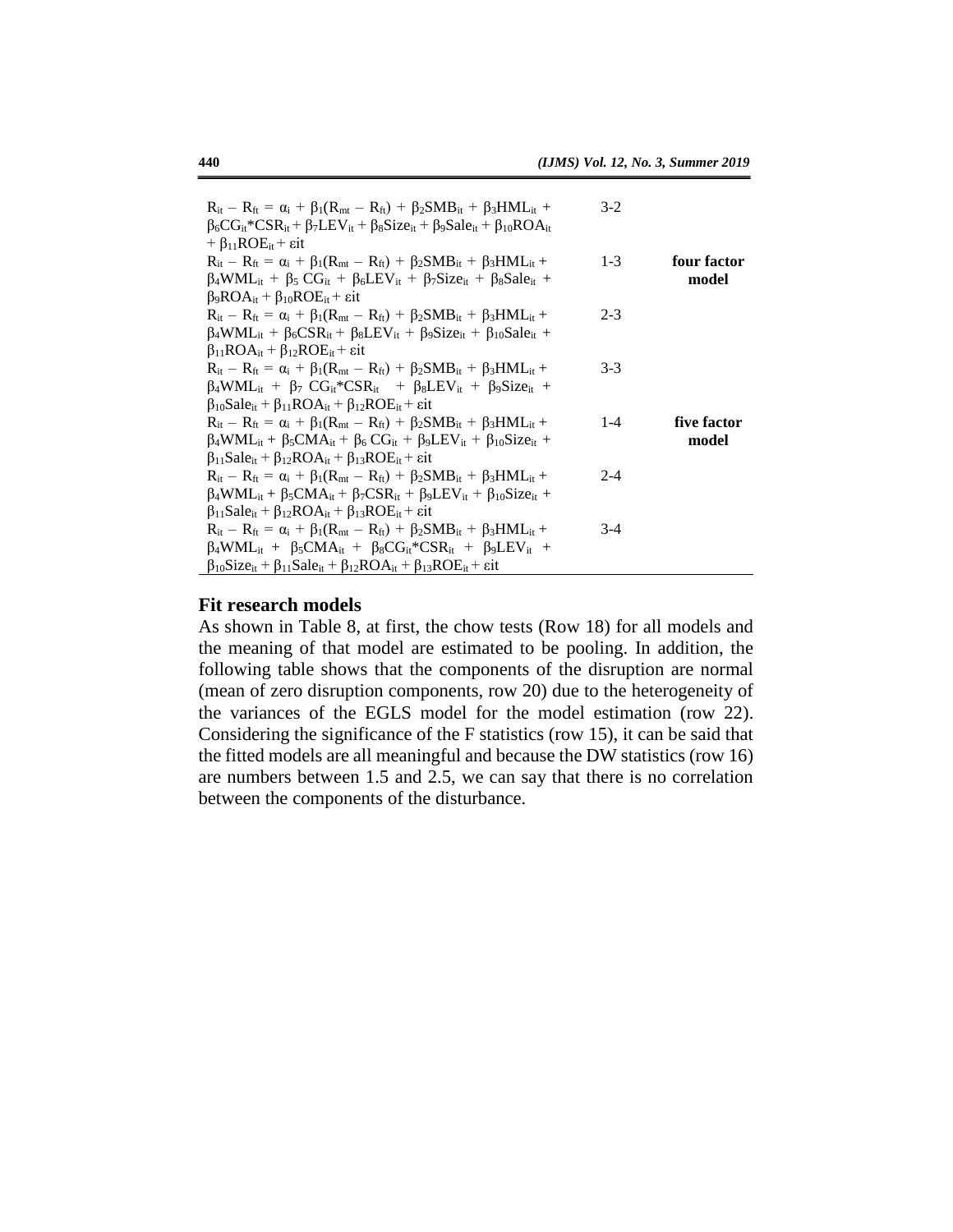|                         | Table 8. Results of the research models                             |                |                |                    |                |                              |                |                |                         |                |                 |                 |                 |  |
|-------------------------|---------------------------------------------------------------------|----------------|----------------|--------------------|----------------|------------------------------|----------------|----------------|-------------------------|----------------|-----------------|-----------------|-----------------|--|
|                         | <b>Models</b>                                                       |                | model          | Market             |                | .<br>hree<br>factor<br>model |                |                | model<br>factor<br>Four |                |                 | model<br>factor |                 |  |
| .<br>Š                  | $\begin{array}{c} \text{Coefficient} \\ (\text{Prob.}) \end{array}$ | $\Xi$          | 2-1            | $\mathbf{\hat{z}}$ | $1-2$          | 2-2                          | $3-2$          | 1-3            | 2-3                     | 3.<br>G        | -<br>4          | 2-4             |                 |  |
| $\mathbf 1$             | శ                                                                   | 0.46<br>(0.04) | 0.5<br>(0.01)  | 046<br>(0.04)      | 0.4<br>(0.02)  | 0.39<br>(0.01)               | 0.4<br>(0.02)  | 0.51<br>(0.01) | 0.49<br>(0.01)          | 0.5<br>(0.01)  | 0.44<br>(0.01)  | 0.4<br>(0.01)   | 0.41<br>(0.01)  |  |
| $\boldsymbol{2}$        | <b>RMRF</b>                                                         | 0.67<br>(0.00) | 0.67<br>(0.00) | 0.67<br>(0.00)     | 0.65<br>(0.00) | 0.65<br>(0.00)               | 0.65<br>(0.00) | 0.58<br>(0.00) | 0.57<br>(0.00)          | 0.58<br>(0.00) | 0.75<br>(0.00)  | 0.75<br>(0.00)  | 0.75<br>(0.00)  |  |
| 3                       | $\mathbf{SMB}_{\mathrm{it}}$                                        |                |                |                    | 5.54<br>(0.52) | 5.44<br>(0.55)               | 5.8<br>(0.48)  | 8.81<br>(0.52) | 8.66<br>(0.52)          | 8.91<br>(0.50) | 10.93<br>(0.56) | 10.9<br>(0.56)  | 11.08<br>(0.55) |  |
| $\overline{\mathbf{4}}$ | $\text{HML}_{\dot{\text{it}}}$                                      |                |                |                    | 1.64<br>(0.01) | 1.52<br>(0.02)               | 1.47<br>(0.01) | 1.87<br>(0.01) | 1.88<br>(0.01)          | 1.88<br>(0.01) | 3.27<br>(0.01)  | 3.26<br>(0.01)  | 3.26<br>(0.01)  |  |
| 5                       | $\text{WML}_{\text{it}}$                                            |                |                |                    |                |                              |                | 2.76<br>(0.22) | 2.75<br>(0.22)          | 2.74<br>(0.22) | 6.73<br>(0.02)  | 6.63<br>(0.02)  | 6.64<br>(0.02)  |  |
| $\boldsymbol{6}$        | $CMA_{it}$                                                          |                |                |                    |                |                              |                |                |                         |                | 9.30<br>(0.13)  | 9.10<br>(0.14)  | 9.12<br>(0.13)  |  |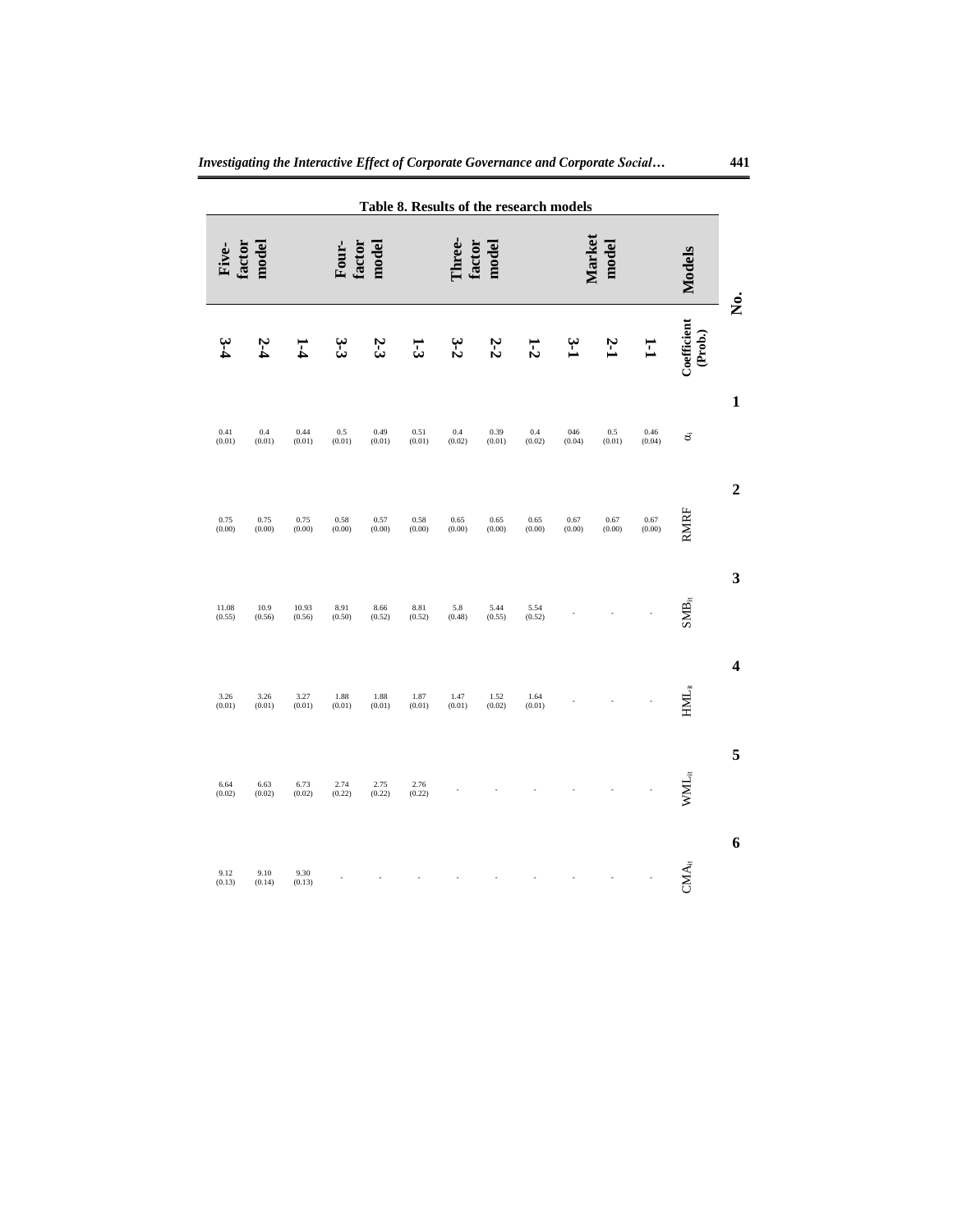| Ż. | <b>Models</b>                                                          | model               | Market                                      | hree<br>factor<br>model |                    |                    |                   | model<br>factor<br>Four- |                                             |                   | model<br>factor                             |                   |                   |
|----|------------------------------------------------------------------------|---------------------|---------------------------------------------|-------------------------|--------------------|--------------------|-------------------|--------------------------|---------------------------------------------|-------------------|---------------------------------------------|-------------------|-------------------|
|    | $\begin{array}{c} \textbf{Coefficient}\\ \textbf{(Prob.)} \end{array}$ | $\Xi$               | 2-1                                         | $\mathbf{\hat{r}}$      | $1-2$              | 2-2                | 3-2               | 13                       | 2-3                                         | ن<br>نا           | I<br>4                                      | 2-4               |                   |
| 7  |                                                                        |                     |                                             |                         |                    |                    |                   |                          |                                             |                   |                                             |                   |                   |
|    | Ğ                                                                      | $0.03$<br>$(0.02)$  |                                             |                         | $0.08$<br>$(0.03)$ |                    |                   | $0.09$<br>$(0.02)$       |                                             |                   | $\begin{array}{c} 0.13 \\ 0.01 \end{array}$ |                   |                   |
| 8  | $\mathbf{CSR}_{\mathrm{i}\mathrm{i}}$                                  |                     | $\begin{array}{c} 0.21 \\ 0.00 \end{array}$ |                         |                    | $0.06$<br>$(0.03)$ |                   |                          | $\begin{array}{c} 0.08 \\ 0.02 \end{array}$ |                   |                                             | 0.04<br>(0.04)    |                   |
| 9  |                                                                        |                     |                                             |                         |                    |                    |                   |                          |                                             |                   |                                             |                   |                   |
|    | $CG*CSR$                                                               |                     |                                             | 0.09<br>(0.04)          |                    |                    | 0.26<br>(0.04)    |                          |                                             | 0.25<br>(0.04)    |                                             |                   | 0.23<br>(0.01)    |
| 10 |                                                                        |                     |                                             |                         |                    |                    |                   |                          |                                             |                   |                                             |                   |                   |
|    | LEV                                                                    | $-0.01$<br>$(0.66)$ | $-0.01$<br>(0.48)                           | $-0.01$<br>(0.67)       | $-0.05$<br>(0.44)  | $-0.05$<br>(0.40)  | $-0.05$<br>(0.38) | $-0.04$<br>(0.52)        | $-0.05$<br>(0.47)                           | $-0.05$<br>(0.47) | $-0.07$<br>(0.39)                           | $-0.07$<br>(0.40) | $-0.07$<br>(0.38) |
| 11 |                                                                        |                     |                                             |                         |                    |                    |                   |                          |                                             |                   |                                             |                   |                   |
|    | Size                                                                   | $-0.09$<br>(0.16)   | $-0.08$<br>(0.16)                           | $-0.08$<br>(0.17)       | $-0.06$<br>(0.18)  | $-0.06$<br>(0.18)  | $-0.06$<br>(0.18) | $-0.08$<br>(0.12)        | $-0.08$<br>(0.12)                           | $-0.08$<br>(0.12) | $-0.05$<br>(0.09)                           | $-0.05$<br>(0.09) | $-0.05$<br>(0.09) |
| 12 |                                                                        |                     |                                             |                         |                    |                    |                   |                          |                                             |                   |                                             |                   |                   |
|    | Sale                                                                   | 0.00<br>(0.23)      | 0.00<br>(0.22)                              | 0.00<br>(0.28)          | 0.03<br>(0.01)     | 0.04<br>(0.00)     | 0.04<br>(0.01)    | 0.06<br>(0.00)           | 0.06<br>(0.00)                              | 0.06<br>(0.00)    | 0.07<br>(0.00)                              | 0.07<br>(0.00)    | 0.07<br>(0.00)    |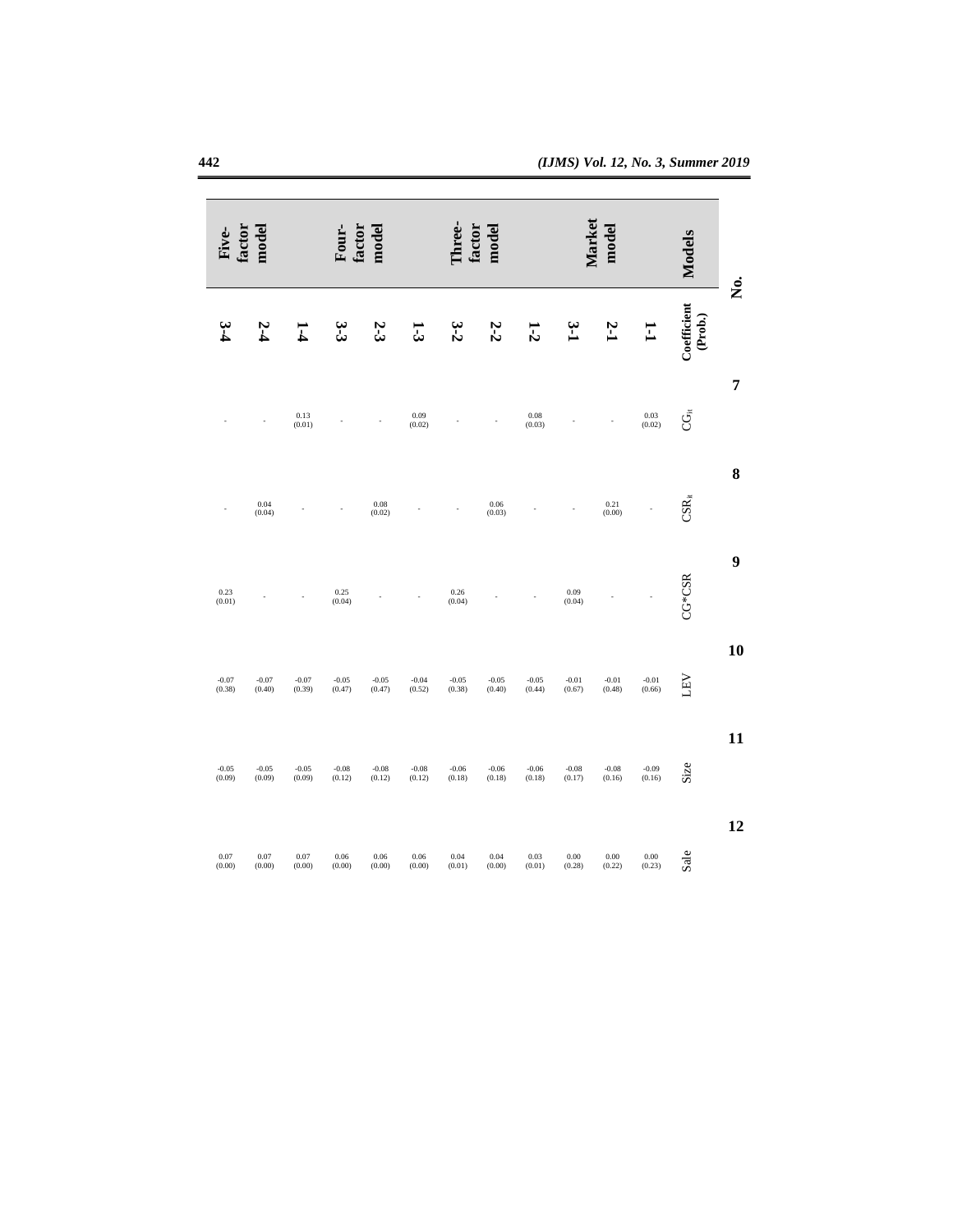| Ż. | <b>Models</b>                                                       | Market<br>model                               |                   |                                               |                                               |                  | hree.<br>mode<br>factor |                |                    | mode<br>Four-<br>iactor |                                               |                     | model<br>acto:    |  |  |
|----|---------------------------------------------------------------------|-----------------------------------------------|-------------------|-----------------------------------------------|-----------------------------------------------|------------------|-------------------------|----------------|--------------------|-------------------------|-----------------------------------------------|---------------------|-------------------|--|--|
|    | $\begin{array}{c} \text{Coefficient} \\ \text{(Prob.)} \end{array}$ | H                                             | Σ-J               | ب<br>ت                                        | 1-2                                           | 2-2              | 3-2                     | 7              | 2-3                | ىن<br>سا                |                                               | 2-1                 |                   |  |  |
| 13 | ROA                                                                 | $\begin{array}{c} 0.13 \\ (0.01) \end{array}$ | 0.13<br>(0.01)    | $\begin{array}{c} 0.13 \\ (0.01) \end{array}$ | $\begin{array}{c} 0.13 \\ (0.00) \end{array}$ | 0.14<br>(0.00)   | 0.13<br>(0.00)          | 0.14<br>(0.00) | 0.14<br>(0.00)     | 0.14<br>(0.00)          | $\begin{array}{c} 0.13 \\ (0.00) \end{array}$ | 0.14<br>(0.00)      | 0.14<br>(0.00)    |  |  |
| 14 | ROE                                                                 | $-0.07$<br>$(0.04)$                           | $-0.06$<br>(0.04) | $-0.07$<br>$(0.04)$                           | 0.02<br>(0.61)                                | 0.001<br>(0.90)  | 0.01<br>(0.70)          | 0.01<br>(0.90) | $-0.002$<br>(0.97) | 0.004<br>(0.95)         | $-0.02$<br>(0.74)                             | $-0.03$<br>$(0.71)$ | $-0.03$<br>(0.71) |  |  |
| 15 | $F$<br>(Prob.)                                                      | 5.33<br>(0.00)                                | 5.77<br>(0.00)    | $5.3$<br>(0.00)                               | 5.17<br>(0.00)                                | $5.21$<br>(0.00) | 5.20<br>(0.00)          | 3.63<br>(0.00) | 3.63<br>(0.00)     | 3.64<br>(0.00)          | $3.59$<br>$(0.00)$                            | 3.58<br>(0.00)      | 3.59<br>(0.00)    |  |  |
| 16 | $D-W$                                                               | 2.42                                          | 2.42              | 2.42                                          | 2.42                                          | 2.41             | 2.42                    | 2.44           | 2.44               | 2.45                    | 2.43                                          | 2.43                | 2.43              |  |  |
| 17 | R <sup>2</sup>                                                      | 0.47                                          | 0.499             | 0.478                                         | 0.475                                         | 0.477            | 0.476                   | 0.389          | 0.390              | 0.390                   | 0.388                                         | 0.388               | 0.388             |  |  |
| 18 | chow<br>(Prob.)                                                     | 0.43<br>(1)                                   | 0.43<br>(1)       | 0.43<br>(1)                                   | 0.45<br>(1)                                   | 0.45<br>(1)      | 0.45<br>(1)             | 0.45<br>(1)    | 0.45<br>(1)        | 0.45<br>(1)             | 0.44<br>(1)                                   | 0.44<br>(1)         | 0.44<br>(1)       |  |  |

*Investigating the Interactive Effect of Corporate Governance and Corporate Social…* **443**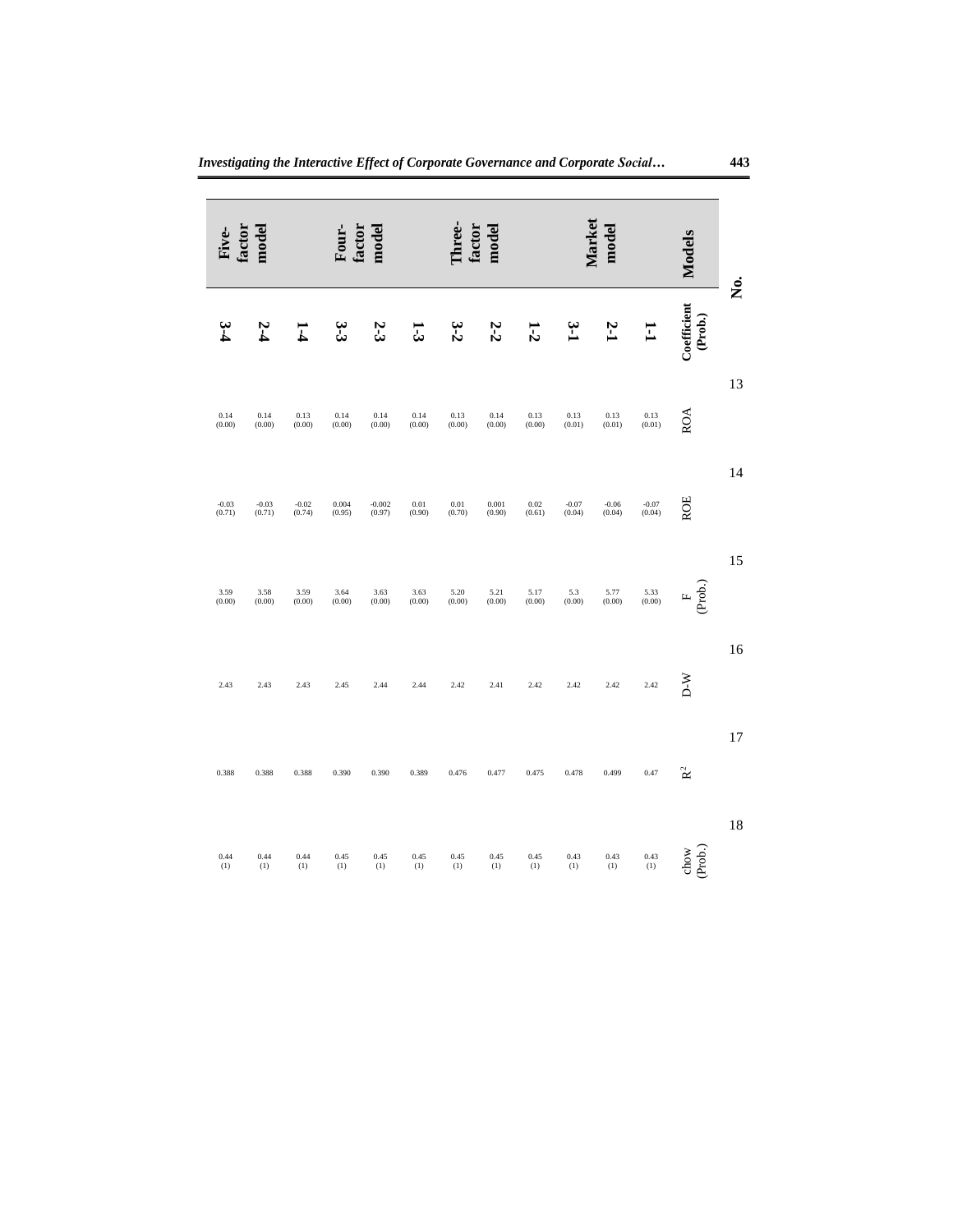| Ż. | <b>Models</b>             |                 | hree.<br>factor<br>model |                 |                 | mode<br>factor<br>Four- |                 |                 | model<br>factor |                 |                 |                 |                 |
|----|---------------------------|-----------------|--------------------------|-----------------|-----------------|-------------------------|-----------------|-----------------|-----------------|-----------------|-----------------|-----------------|-----------------|
|    | Coefficient<br>(Prob.)    | Ē               | 2-1                      | <u>بہ</u><br>∟  | $1-2$           | $2-2$                   | $3-2$           | 13              | 2-3             | ب<br>سا         | I<br>4          | 2-4             |                 |
| 19 | Result                    | Pool.D          | Pool.D                   | Pool.D          | Pool.D          | Pool.D                  | Pool.D          | Pool.D          | Pool.D          | Pool.D          | Pool.D          | Pool.D          | Pool.D          |
| 20 | $(mean=0)$<br>(Prob.)     | $\,1\,$         | $\,1$                    | $\,1\,$         | $\,1\,$         | $\,1$                   | $\,1$           | $\,1\,$         | $\,$ $\,$       | $\,1$           | $\,1\,$         | $\,1\,$         | $\,1\,$         |
| 21 | Result                    | Normal          | Normal                   | Normal          | Normal          | Normal                  | Normal          | $\rm Normal$    | Normal          | Normal          | Normal          | Normal          | Normal          |
| 22 | $\delta 2 = 1$<br>(Prob.) | 38683<br>(0.00) | 28680<br>(0.00)          | 28680<br>(0.00) | 28677<br>(0.00) | 28674<br>(0.00)         | 28671<br>(0.00) | 28384<br>(0.00) | 28386<br>(0.00) | 28377<br>(0.00) | 28442<br>(0.00) | 28448<br>(0.00) | 28447<br>(0.00) |
| 23 | Result                    | <b>EGLS</b>     | $_{\rm EGLS}$            | $_{\rm EGLS}$   | <b>EGLS</b>     | <b>EGLS</b>             | $_{\rm EGLS}$   | EGLS            | $_{\rm EGLS}$   | $_{\rm EGLS}$   | $_{\rm EGLS}$   | EGLS            | <b>EGLS</b>     |

As shown in Table 8, row 2 represents the market risk factor for each of the pricing models. In addition to the finding that this value is significant in all the models, this value in the five-factor model is more than any other model. Row 3 indicates the meaninglessness of the factor of size in all pricing models. Row 4 suggests that the effect of the book value to market value factor on the firm value in the five-factor model is higher than other models. Row 5 shows that the impact of the momentum factor on the firm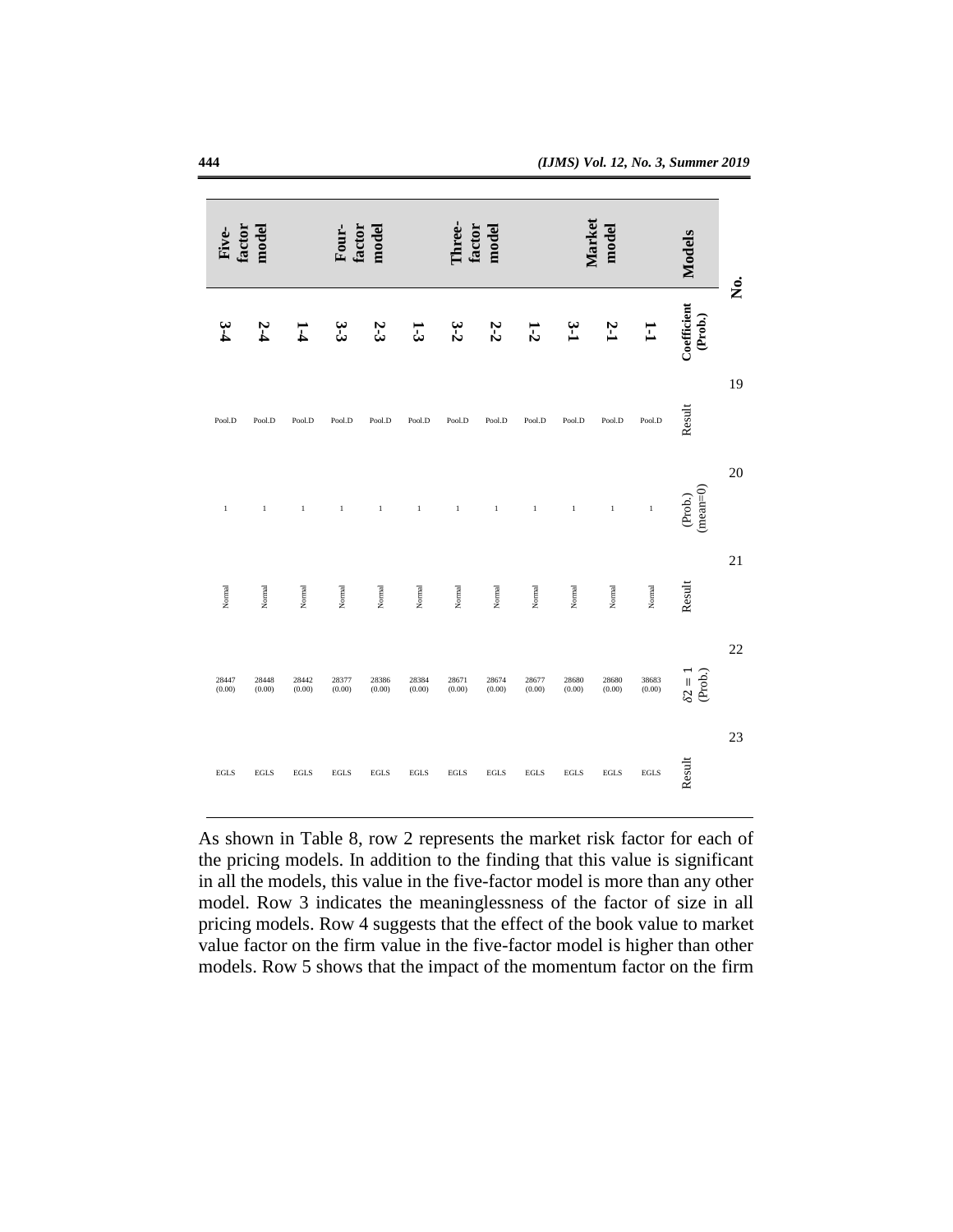value in the five-factor model is more than the other models. Row 6 indicates the effect of the investment factor on stock returns, which has a significant and strong effect in this study. The table above also shows that the effect of corporate governance on the value of the company is higher in the five factor model, while the impact of social responsibility on the value of the company is high in the single-factor market model. The interactive effect of corporate governance and social responsibility on the company's value in the three-factor model is more than other models. Comparing the fourmodel determination coefficient (row17), it can be concluded that in general, the explanation of the market model has been more than fresh ones.

## **Discussion and Conclusion**

The purpose of this research is to investigate the effect of corporate governance and social responsibility as well as their interactive effect on the value of companies listed in the Tehran Stock Exchange. The test of the relationship between these variables was performed in the form of capital asset pricing models.

The results of the first hypothesis test indicated that there was a significant and positive relationship between corporate governance and company value within the framework of pricing models for single-factor capital assets (market model), three-factor Fama and French model, Carhart four-factor model, and five-factors Fama and French model. This implies that the value of the company will increase if the company establishes corporate governance principles. This increase can be understood with the point that as the company's corporate governance, stockholders' equity, and their satisfaction increase, they will tend to buy more shares and also to offer shares to their customers. This increase in purchases will increase stock prices and ultimately increase stock returns and the company's value. On the other hand, if the company needs to raise capital through its stockholders' cash flow to finance itself, it can do it to the satisfaction of the stockholders more easily and quickly. The results in this section confirm the research carried out by Nesbitt, Outslay, and Persson and Khodadadi and Taker (2012).

It is recommended to managers that in the current competitive era when all companies are trying to attract as many customers as possible, they need to increase the value of their company, through paying particular attention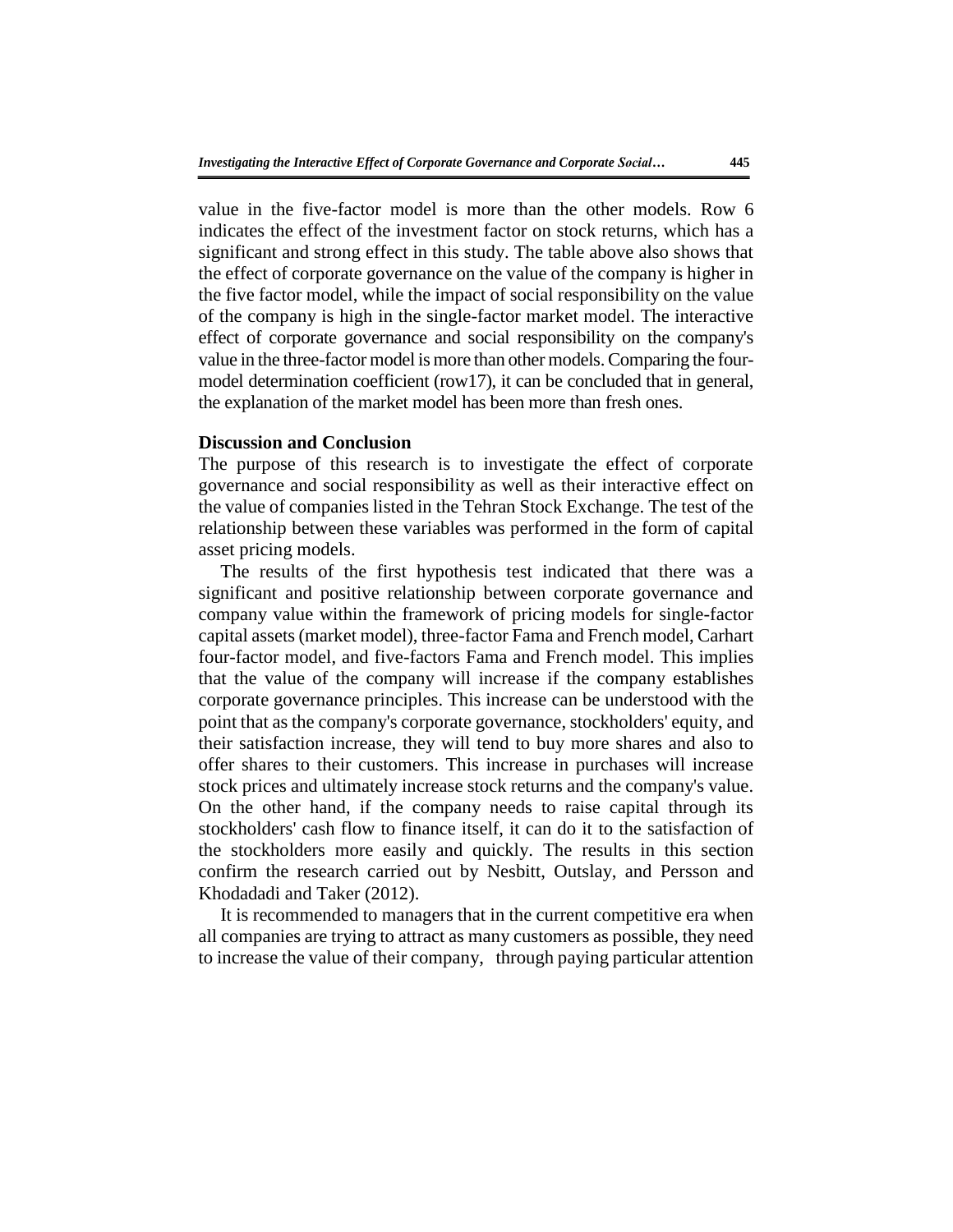to the establishment of corporate governance in the company, which will both protect their interests and the interests of stockholders whose representation costs can be reduced this way.

The results of the second main hypothesis test showed that there is a significant and positive relationship between CSR and company's value in the framework of single-factor capital market pricing model, three-factor Fama and French model, Carhart four-factor model and the five-factor Fama and French model. This means that the fulfillment of the company's responsibility towards society in the best way in areas such as charity, education, environmental protection to all personnel and the obligation to stay by its commitment to deal with clients, preserving natural resources, recycling of waste, safety and product safety, increasing the employment statistics, etc. can increase the value of the company by increasing the buyers' share and increasing the stock price of the company. The results of this section confirm the previous research projects carried out in this area, including Darabi, Waqfi and Salmanian (2016), Akbari, Ghasemi Shams and Hushmand (2015), Singh et al. (2017), and Nesbitt, Outslay and Persson (2016).

Managers are advised to increase the value of the company, given that at this time companies are seeking to create lasting competitive advantages, to carry out community duties. Moreover, all stakeholders in the social responsibility urge for an increased focus on individuals outside the organization and the community and those who are not stockholders of the company. This can be a kind of marketing and indirect advertising for the company and shares of the company, thereby increasing the number of stockholders and increasing the value of the company.

The results of the third main hypothesis test showed that with regard to the interactive effect of corporate governance and social responsibility on the company value, there is a meaningful and positive relationship among the one-factor capital asset pricing models (market model), three-factor Fama and French model, Carhart four-factor model and five-factor Fama and French model. This means that when a company simultaneously deploys corporate governance and its social responsibility, it increases the value of the company through the greater satisfaction of all stakeholders in the company. Investigating the interactive effect of corporate governance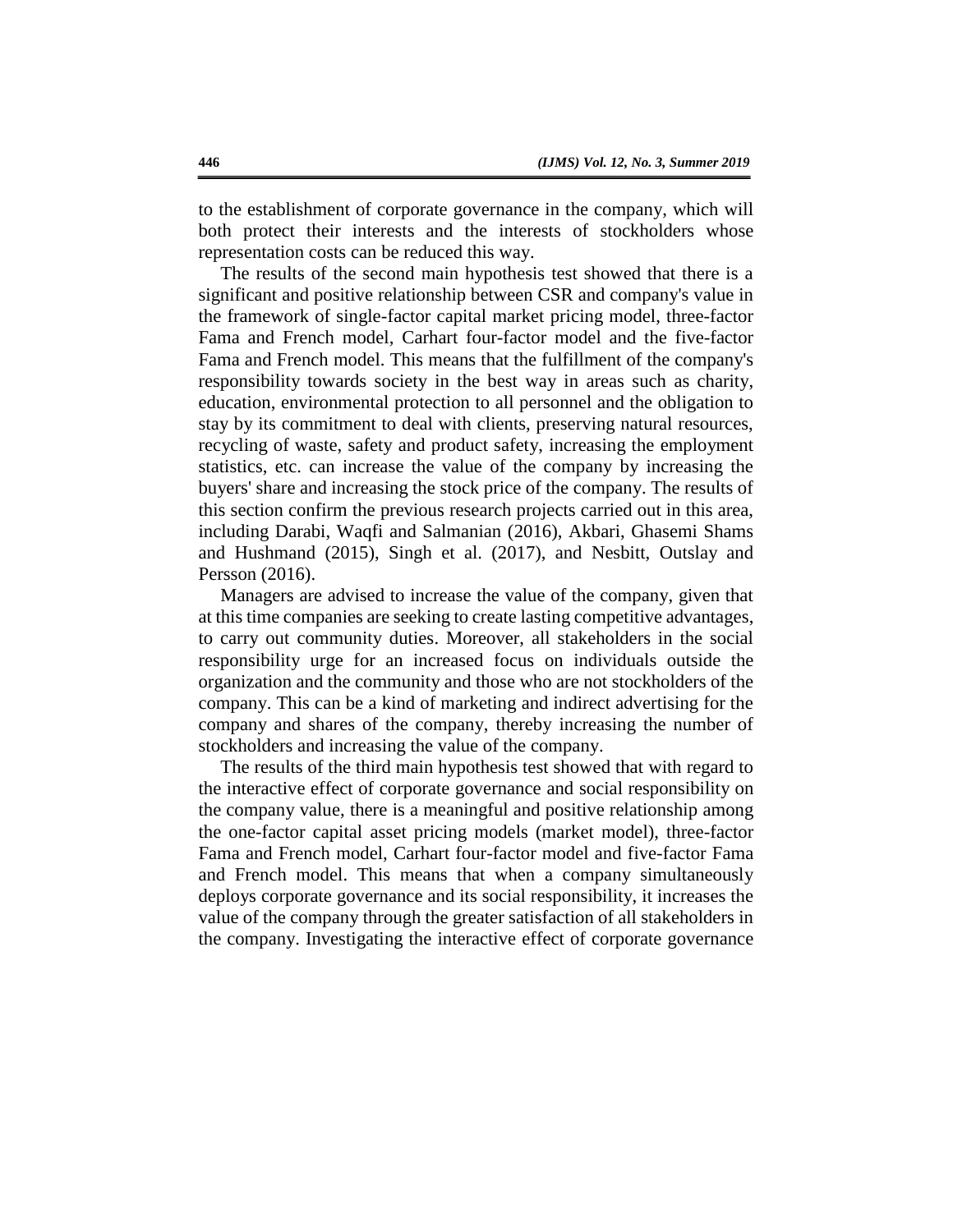and social responsibility on the value of the company has not been studied so far and is one of the innovations of this research.

It is recommended to managers to increase the value of the company through the establishment of corporate governance, take on corporate social responsibility and carry out all their duties in order to be able to increase the value of their company by creating a sustainable competitive advantage over their competitors.

Comparing different models of capital asset pricing, with each considering certain variables to be effective on stock returns, the study concluded that the single-factor model of capital asset pricing, which is the only factor affecting market efficiency, helps the company's stock to return an explanatory power (R2) higher than any other model. However, it is argued that other models do not differ much in explanatory terms with this model, and are close to each other in the explanatory terms. Based on the results of this research, it can be said that the inclusion of factors such as rankings by size, book value to market value, attention to the division of companies into winners and losers, as well as the amount of investment, have little effect on the relationship between corporate governance, social responsibility and the interactive effects of these two variables on the company value.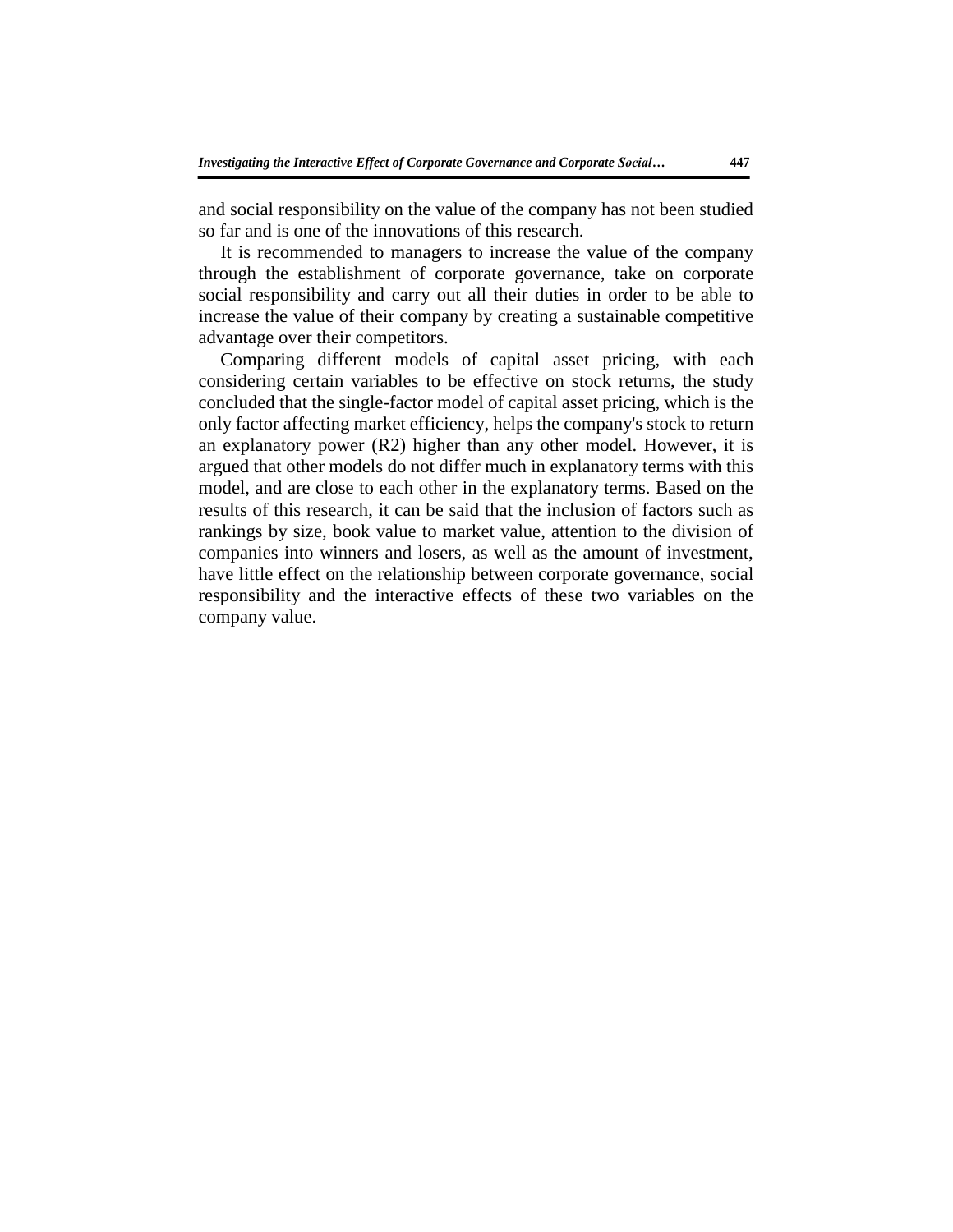#### **References**

- Akbari, M., Ghasemi Shams, M. & Houshmand, F. (2015). Adjustment effect of advertising intensity on the relationship between social responsibility and company value. *Financial Management Strategy*, *3*(9), 127-146-(In Persian)
- Asaadi, A. R. (2016). Corporate governance and performance of holdings companies and subsidiaries in Tehran Stock Exchange. *Financial Management Strategy*, *4*(4), 129-151. (In Persian)
- Azizul Islam, M. (2009). Social and environmental reporting practices organizations operating in or sourcing products from a developing country: Evidence from Bangladesh. *University of Dhaka, Dhaka* Bangladesh.
- Bhullar, P.S., Bhatnagar, D. & Gupta, P. (2018). Impact of buyback of shares on firm value: An empirical evidence from India. *Iranian Journal of Management Studies*, *11*(3), 425-436.
- Corporate Governance Letter. (2007). Tehran Stock Exchange.
- Crane, A., Matten, D., Spence, L. (2008). Corporate social responsibility: In global context. In Corporate Social Responsibility: Readings and Cases in Global Context. *Routledge, London*, 3–20.
- Crisóstomo, V. L., Souza Freire, F. D., & Vasconcellos, F. C. D. (2011). Corporate social responsibility, firm value and financial performance in Brazil. *Social Responsibility Journal*, *7*(2), 295-309.
- Daneshvar, F. (2016). Social responsibility to prevent economic crises. *Internet Magazine of the Copper Age*, Code: 10526. (In Persian)
- Darabi, R., Waqafi, S. H., & Salmanian, M. (2016). Investigating the relationship between corporate social responsibility report and values and risk of accepted companies in Tehran Stock Exchange. *Quarterly Journal of Value and Behavioral Accounting*, *1*(2), 193-213. (In Persian)
- Dimitripoulos, D. P., & Varondo, O. (2015). Corporate social responsibility and firm value in the sport recreation sector: A review. *Business Management and Strategy*, *6*(2), 28-43.
- Eghtedari, S. (2017). Disclosure of corporate social responsibility and corporate value: Family ownership versus non-family. *Master's Thesis*, Marvdasht Islamic Azad University, Marvdasht, Iran. (In Persian)
- Faghani Makerani, Kh., Heydari Rostami, K.,& Amin, V.. (2016). Investigating the relationship between social responsibility and the risk of reducing stock prices in Tehran Stock Exchange. *Journal of Investment Knowledge, 5*(19), 269-283.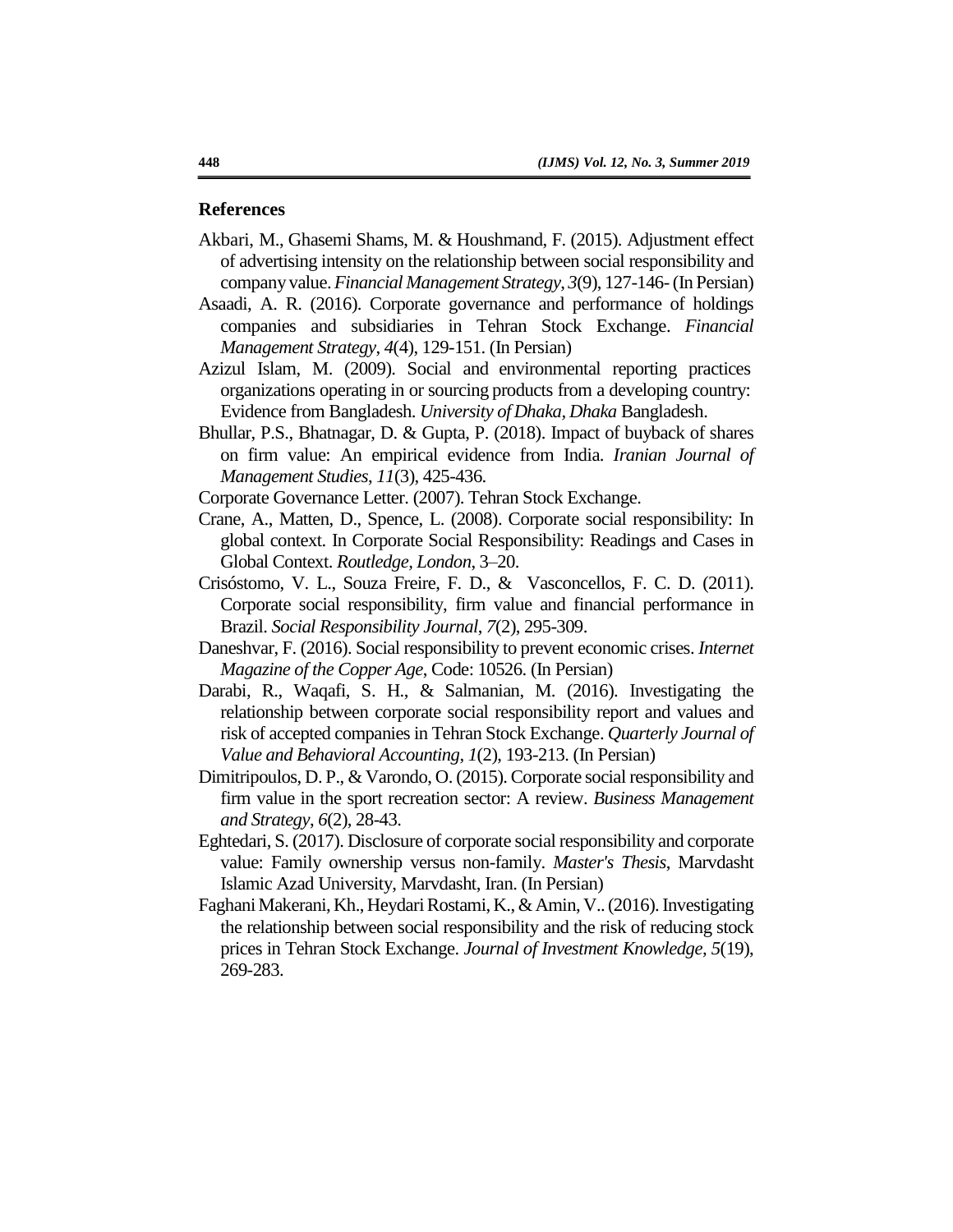- Fakhari, H., Rezaei Pithenoei, Y., & Norouzi, M. (2016). The impact of corporate social responsibility disclosure on investment efficiency. *Journal of Financial Strategies*, *15*, 85-106.
- Hajihah, Z., & Sarafraz, B. (2014). Investigating the relationship between corporate social responsibility and equity costs in companies accepted at Tehran Stock Exchange. *Empirical Accounting Research, 4*(2), 105-123.
- Hasas Yeganeh, Y. & Baghomian, R. (2005). Corporate governance and financial reporting quality. *Official Accountant*, Special Issue, 45-86. (In Persian)
- Hasas Yeganeh, Y., & Barzegar, G. (2015). Theoretical foundations of corporate social responsibility and its research paradigm in accounting. *Management Accounting*, *7*(22), 109-133.
- Hezbi, H., & Salehi, A. K. (2016). Comparison of the explanation of the fourfactor Carter Model and the five-factor Mmodel of Fama and French in the forecast of stock expected returns. *Journal of Financial Engineering and Management of Securities, 28*, 137-152.
- Hosseini, S. A., & Haghighat, S. (2016). The relationship between corporate governance and commitment to social responsibility in companies acquired in Tehran Stock Exchange. *Journal of Accounting Research*, *6*(4), 103-128. (In Persian)
- Islami Bidgoli, G. R., Bajelan, S., & Mahmoudi, V. (2009). Valuation of valuation models in the stock exchange. *Financial Research*, *10*(26), 21 - 40. (In Persian)
- Jafarzadeh, M., & Zeinali, M. (2014). The impact of social responsibility on company value. *Second National Conference on Management Dynamics, Economic Development and Financial Management*, Shiraz, Pandar Andish Rahpo Co., Tehran, Iran. (In Persian)
- Jahankhani A., & Parsayian, A. (2003). *Financial Management (part 1)*. SAMT Publication: Tehran, Iran.
- Jo, H., & Harjoto, M. A. (2011). Corporate governance and firm value: The impact of corporate social responsibility. *Journal of Business Ethics*, *103*(3), 351–383.
- Jorion, P., Shi, C., & Zhang, S. (2009). Tightening credit standards: The role of accounting quality. *Rev Account Stud*, *14*(1), 60-123.
- Khodadadi, V., & Taker, R. (2012). The effect of corporate governance structure on financial performance and value of accepted companies in